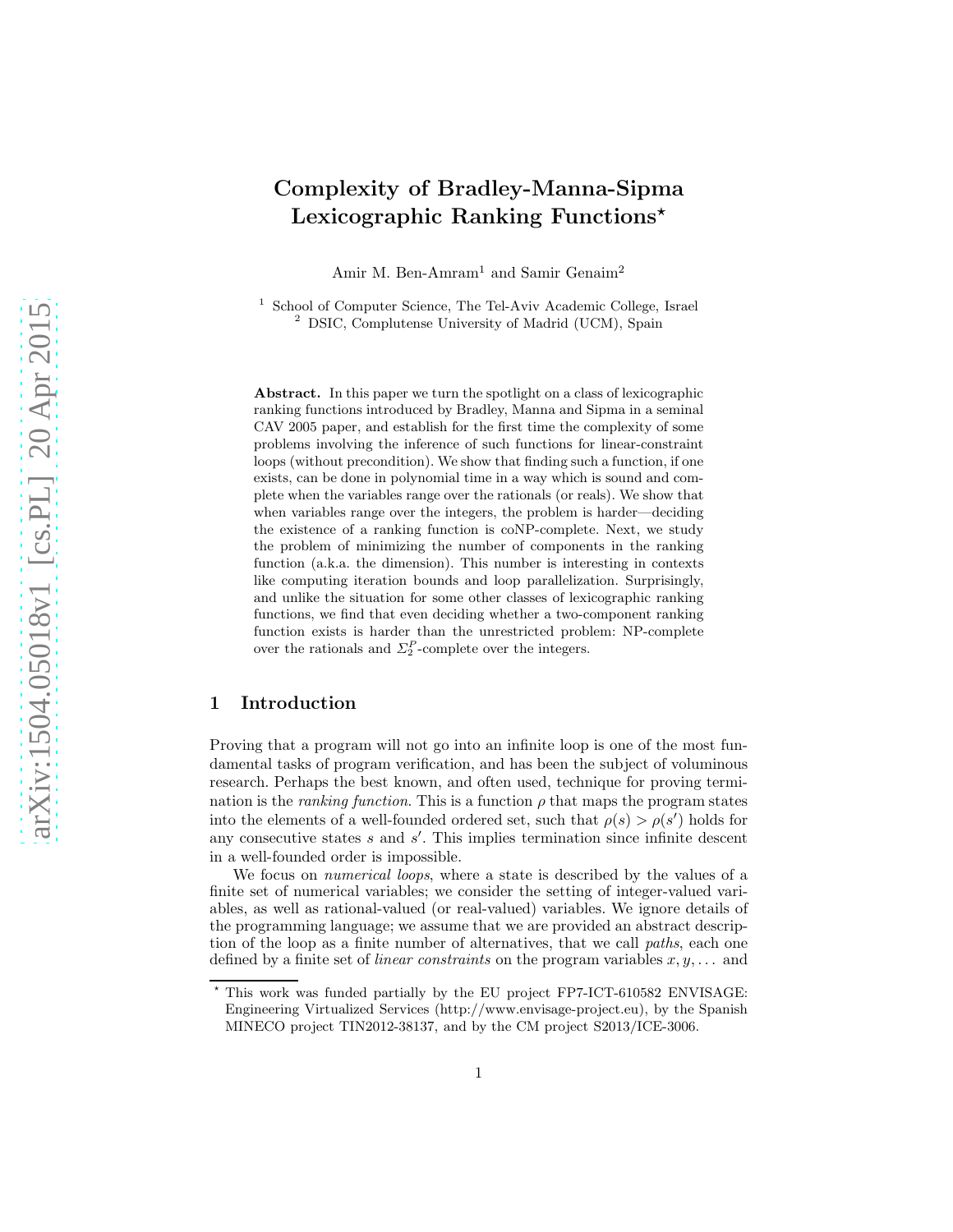the primed variables  $x', y', \ldots$  which refer to the state following the iteration. The following is such a loop consisting of four paths,  $Q_1, \ldots, Q_4$ :

<span id="page-1-1"></span><span id="page-1-0"></span>

| $Q_1 = \{x \geq 0, x' \leq x - 1,$           |            |                                                                                      | $y' = y,$ $z' = z$                |
|----------------------------------------------|------------|--------------------------------------------------------------------------------------|-----------------------------------|
| $\mathcal{Q}_2 = \{x \geq 0, x' \leq x - 1,$ |            |                                                                                      | $y' = y,$ $z \ge 0, z' \le z - 1$ |
|                                              |            | $\mathcal{Q}_3 = \{$ $x' = x, \quad y \ge 0, y' \le y - 1, z \ge 0, z' \le z - 1 \}$ |                                   |
| $\mathcal{Q}_4 = \{$                         | $x' = x$ , | $y \ge 0, y' \le y - 1,$ $z' = z$                                                    |                                   |

Note that  $\mathcal{Q}_i$  are convex polyhedra. A transition from a state  $\bar{x}$  to  $\bar{x}'$  is possible iff  $(\bar{x}, \bar{x}')$  is a point in some path  $\mathcal{Q}_i$ . We remark that our results hold for arbitrarilycomplex control-flow graphs (CFGs), we prefer to use the loop setting for clarity.

A popular tool for proving the termination of such loops is linear ranking functions (LRFs). An LRF is a function  $\rho(x_1, \ldots, x_n) = a_1 x_1 + \cdots + a_n x_n + a_0$ such that any transition  $(\bar{x}, \bar{x}')$  satisfies (i)  $\rho(\bar{x}) \geq 0$ ; and (ii)  $\rho(\bar{x}) - \rho(\bar{x}') \geq 1$ . E.g.,  $\rho(x, y, z) = x$  is an LRF for a loop that consists of only  $\mathcal{Q}_1$  and  $\mathcal{Q}_2$  above,  $\rho(x, y, z) = y$  is an LRF for  $\mathcal{Q}_3$  and  $\mathcal{Q}_4$ , and  $\rho(x, y, z) = z$  is an LRF for  $\mathcal{Q}_2$  and  $\mathcal{Q}_3$ . However, there is no LRF that satisfies the above conditions for all paths  $Q_1, \ldots, Q_4$ . An algorithm to find an LRF using linear programming (LP) has been found by multiple researchers in different places and times and in some alternative versions [\[1,](#page-15-0)[9,](#page-15-1)[13,](#page-15-2)[21](#page-16-0)[,23,](#page-16-1)[26\]](#page-16-2). Since LP has a polynomial-time complexity, most of these methods yield polynomial-time algorithms. These algorithms are complete for loops with rational-valued variables, but not with integer-valued variables. Indeed, [\[3\]](#page-15-3) shows loops that have LRFs over the integers but do not even terminate over the rationals. In a previous work [\[3\]](#page-15-3) we considered the integer setting, where complete algorithms were proposed and a complexity classification was proved: to decide whether an LRF exists is coNP-complete.

LRFs do not suffice for all loops (e.g., the 4-path loop above), and thus, a natural question is what to do when an LRF does not exist; and a natural answer is to try a richer class of ranking functions. Of particular importance is the class of lexicographic-linear ranking functions (LLRFs). An LLRF is a d-tuple of affinelinear functions,  $\langle \rho_1, \ldots, \rho_d \rangle$ , required to descend lexicographically. Interestingly, Alan Turing's early demonstration [\[28\]](#page-16-3) of how to verify a program used an LLRF for the termination proof. Algorithms to find LLRFs for linear-constraint loops (or CFGs) can use LP techniques, extending the work on LRFs. Alias et al. [\[1\]](#page-15-0) extended the polynomial-time LRF algorithm to LLRFs and gave a complete solution for CFGs. As for LRFs, the solution is incomplete for integer data, and in [\[3\]](#page-15-3) we established for LLRFs over the integers results that parallel those for LRFs, in particular, to decide whether an LLRF exists is coNP-complete.

Interestingly, when trying to define the requirements from a numeric "lexicographic ranking function" (corresponding to the conditions [\(i\)](#page-1-0) and [\(ii\)](#page-1-1) on an LRF, above), different researchers had come up with different definitions. In particular, the definition in [\[1\]](#page-15-0) is more restrictive than the definition in [\[3\]](#page-15-3). Furthermore, an important paper [\[4\]](#page-15-4) on LLRF generation that preceded both works gave yet a different definition. We give the precise definitions in Sect. [2;](#page-3-0) for the purpose of introduction, let us focus on the LLRFs of [\[4\]](#page-15-4) (henceforth, BMS-LLRFs, after the authors), and illustrate the definition by an example.

Consider the above loop defined by  $Q_1, \ldots, Q_4$ . A possible BMS-LLRF for this loop is  $\rho(x, y, z) = \langle x, y \rangle$ . The justification is this: in  $\mathcal{Q}_1$  and  $\mathcal{Q}_2$ , the function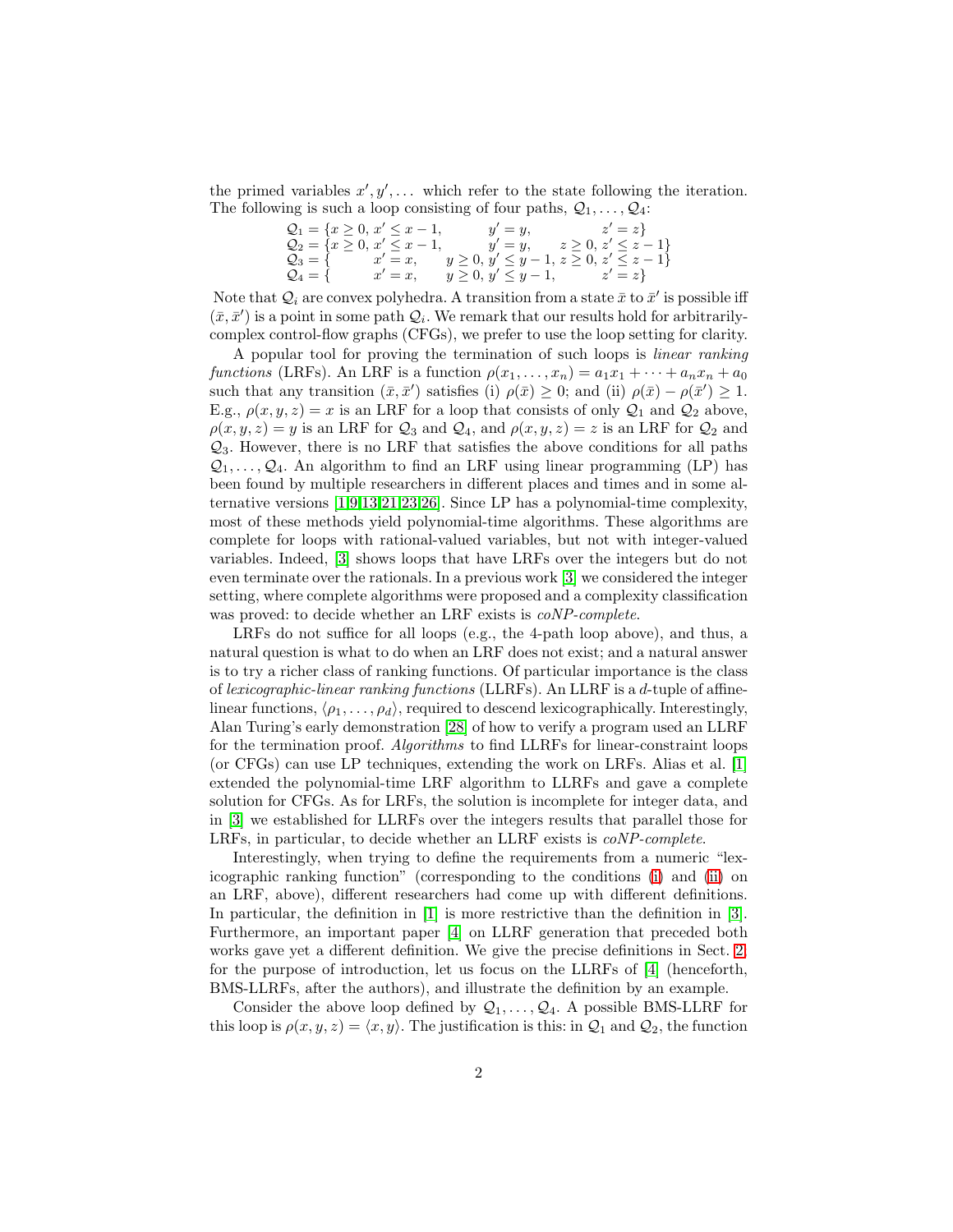$\rho_1(x, y) = x$  is ranking (non-negative and decreasing by at least 1). In  $\mathcal{Q}_3$  and  $\mathcal{Q}_4$ ,  $\rho_2(x, y) = y$  is ranking, while  $\rho_1$  is non-increasing. This is true over the rationals and a fortiori over the integers. The following points are important:  $(1)$  for each path we have an LRF, which is one of the components of the BMS-LLRF; and (2) previous (lower-numbered) components are only required to be non-increasing on that path. Note that this LLRF does not satisfy the requirements of [\[1\]](#page-15-0) or [\[3\]](#page-15-3).

The goal of this paper is to understand the computational complexity of some problems related to BMS-LLRFs, starting with the most basic problem, whether a given loop has such LLRF. We note that [\[4\]](#page-15-4) does not provide an answer, as a consequence of attempting to solve a much harder problem—they consider a loop given with a precondition and search for a BMS-LLRF together with a supporting linear invariant. We do not know if this problem is even decidable when parameters like the number of constraints in the invariants are not fixed in advance (when they are, the approach of [\[4\]](#page-15-4) is complete, but only over the reals, and at a high computational cost – even without a precondition).

We consider the complexity of finding a BMS-LLRF for a given loop, without preconditions. We prove that this can be done in polynomial time when the loop is interpreted over the rationals, while over the integers, deciding the existence of a BMS-LLRF is coNP-complete. An exponential-time synthesis algorithm is also given. These results are similar to those obtained for the previously studied classes of LLRFs [\[3\]](#page-15-3), but are shown for the first time for BMS-LLRFs.

Next, we consider the number of components d in a BMS-LLRF  $\langle \rho_1, \ldots, \rho_d \rangle$ . This number is informally called the dimension of the function. It is interesting for several reasons: An upper bound on the dimension is useful for fixing the template in the constraint-solving approach, and plays a role in analyzing the complexity of corresponding algorithms. In addition, an LLRF can be used to infer bounds on the number of iterations [\[1\]](#page-15-0); assuming linear bounds on individual variables, a polynomial bound of degree d is clearly implied, which motivates the desire to minimize the dimension, to obtain tight bounds. A smaller dimension also means better results when LLRFs are used to guide parallelization [\[14\]](#page-15-5).

Importantly, the algorithms of Alias et al. [\[1\]](#page-15-0) and Ben-Amram and Genaim [\[3\]](#page-15-3) are optimal w.r.t. the dimension, i.e., they synthesize LLRFs of minimal dimension for the respective classes. We note that it is possible for a loop to have LLRFs of all three classes but such that the minimal dimension is different in each (see Sect. [4\)](#page-7-0). We also note that, unlike the case for the previous classes, our synthesis algorithm for BMS-LLRFs is not guaranteed to produce a function of minimal dimension. This leads us to ask:  $(1)$  what is the best a priori bound on the dimension, in terms of the number of variables and paths; and (2) how difficult it is to find an LLRF of minimal dimension. As a relaxation of this optimization problem, we can pose the problem of finding an LLRF that satisfies a given bound on the dimension. Our results are summarized in Table [1.](#page-1-1) There is a striking difference of BMS-LLRFs from other classes w.r.t. to the minimum dimension problem: the complexity jumps from PTIME (resp. coNP-complete) to NPC (resp.  $\Sigma_2^P$ -complete) over rationals (resp. integers). This holds for any fixed dimension larger than one (dimension one is an LRF).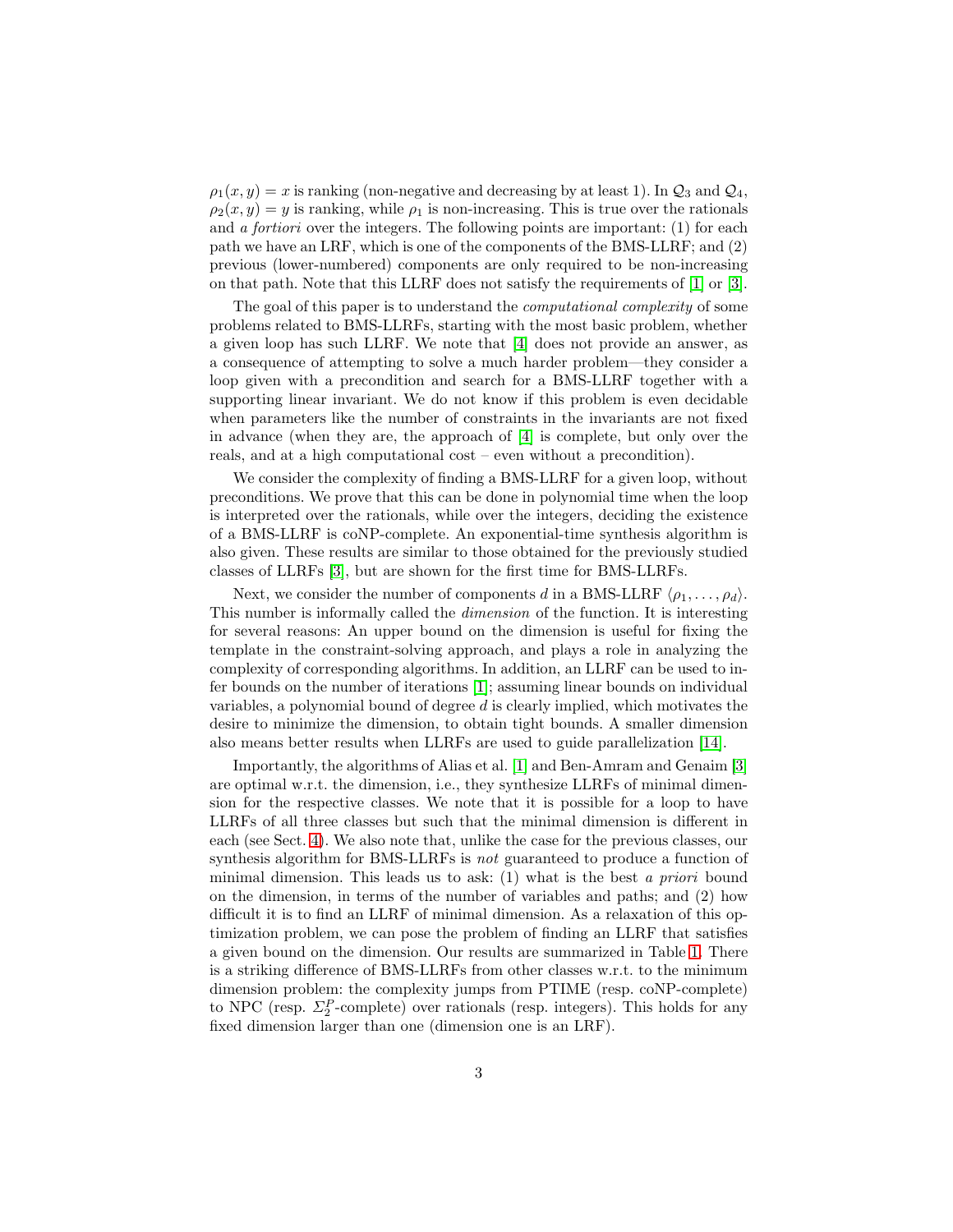|           | LLRF type Dimension bound | Existence     |                                                                   | Fixed dimension   |                  |
|-----------|---------------------------|---------------|-------------------------------------------------------------------|-------------------|------------------|
|           |                           | $over \bb{O}$ | over $\mathbb Z$                                                  | over $\mathbb{O}$ | over $\mathbb Z$ |
| ADFG [1]  | $\min(n,k)$               |               | PTIME coNP-complete                                               | <b>PTIME</b>      | $coNP$ -complete |
| BG [3]    | $\it n$                   |               | PTIME coNP-complete                                               | <b>PTIME</b>      | $coNP-complete$  |
| $BMS$ [4] | $_{k}$                    |               | $\text{PTIME}$ coNP-complete NP-complete $\sum_{2}^{P}$ -complete |                   |                  |

**Table 1.** Summary of results, considering a loop of  $k$  paths over n variables. Those in the third row are new, the others are from previous works or follow by minor variations.

## <span id="page-3-0"></span>2 Preliminaries

**Polyhedra.** A rational convex polyhedron  $P \subseteq \mathbb{Q}^n$  (polyhedron for short) is the set of solutions of a set of inequalities  $A\mathbf{x} \leq \mathbf{b}$ , namely  $\mathcal{P} = {\mathbf{x} \in \mathbb{Q}^n \mid A\mathbf{x} \leq \mathbf{b}}$ , where  $A \in \mathbb{Q}^{m \times n}$  is a rational matrix of n columns and m rows,  $\mathbf{x} \in \mathbb{Q}^n$  and  $\mathbf{b} \in \mathbb{Q}^m$  are column vectors of n and m rational values respectively. We say that P is specified by  $A\mathbf{x} \leq \mathbf{b}$ . We use calligraphic letters, such as P and Q to denote polyhedra. For a given polyhedron  $P \subseteq \mathbb{Q}^n$  we let  $I(\mathcal{P})$  be  $\mathcal{P} \cap \mathbb{Z}^n$ , i.e., the set of integer points of P. The *integer hull* of P, commonly denoted by  $P_I$ , is defined as the convex hull of  $I(\mathcal{P})$ . It is known that  $\mathcal{P}_I$  is also a polyhedron. An *integer* polyhedron is a polyhedron  $P$  such that  $P = P_I$ . We also say that P is integral.

Multipath Linear-Constraint Loops. A multipath linear-constraint loop (MLC loop) with k paths has the form:  $\bigvee_{i=1}^k A_i\left(\begin{array}{c} \mathbf{x} \end{array}\right) \leq \mathbf{c}_i$  where  $\mathbf{x} = (x_1, \ldots, x_n)^T$ and  $\mathbf{x}' = (x'_1, \dots, x'_n)^T$  are column vectors, and for  $q > 0$ ,  $A_i \in \mathbb{Q}^{q \times 2n}$ ,  $\mathbf{c}_i \in \mathbb{Q}^q$ . Each path  $A_i(\mathbf{x}') \leq \mathbf{c}_i$  is called an *abstract transition*. The loop is a *rational* loop if **x** and **x'** range over  $\mathbb{Q}^n$ , and it is an *integer loop* if they range over  $\mathbb{Z}^n$ . We say that there is a transition from a state  $\mathbf{x} \in \mathbb{Q}^n$  to a state  $\mathbf{x}' \in \mathbb{Q}^n$ , if for some  $1 \leq i \leq k$ ,  $\begin{pmatrix} \mathbf{x} \\ \mathbf{x}' \end{pmatrix}$  satisfies the *i*-th abstract transition. In such case we say that **x** is an enabled state. We use **x**<sup>*''*</sup> as a shorthand for a transition  $\begin{pmatrix} \mathbf{x} \\ \mathbf{x}' \end{pmatrix}$ , and consider it as a point in  $\mathbb{Q}^{2n}$ . The set of transitions satisfying a particular abstract transition is a polyhedron in  $\mathbb{Q}^{2n}$ , denoted  $\mathcal{Q}_i$ , namely  $A_i \mathbf{x}'' \leq \mathbf{c}_i$ . In our work it is convenient to represent an MLC loop by its transition polyhedra  $\mathcal{Q}_1, \ldots, \mathcal{Q}_k$ , which we often write with explicit equalities and inequalities. These are sometimes referred to as the paths of the multipath loop.

**Ranking Functions.** An affine linear function  $\rho : \mathbb{Q}^n \to \mathbb{Q}$  is of the form  $\rho(\mathbf{x}) = \overline{\lambda} \cdot \mathbf{x} + \lambda_0$  where  $\overline{\lambda} \in \mathbb{Q}^n$  and  $\lambda_0 \in \mathbb{Q}$ . We define  $\Delta \rho : \mathbb{Q}^{2n} \mapsto \mathbb{Q}$ as  $\Delta \rho(\mathbf{x}^{\prime\prime}) = \rho(\mathbf{x}) - \rho(\mathbf{x}^{\prime})$ . Given a set  $T \subseteq \mathbb{Q}^{2n}$ , representing transitions, we say that  $\rho$  is an LRF for T if for every  $\mathbf{x}'' \in T$  we have [\(i\)](#page-1-0)  $\rho(\mathbf{x}) \geq 0$ ; and [\(ii\)](#page-1-1)  $\Delta \rho(\mathbf{x}^{\prime\prime}) \geq 1$ . We say that  $\rho$  is an LRF for a rational (resp. integer) loop, specified by  $Q_1, \ldots, Q_k$ , when it is an LRF for  $\bigcup_{i=1}^k Q_i$  (resp.  $\bigcup_{i=1}^k I(Q_i)$ ). For a rational loop, there is a polynomial-time algorithm to either find an LRF or determine that none exists [\[23\]](#page-16-1). Its essence is that using  $Farkas' Lemma$  [\[25,](#page-16-4) p. 93], it is possible to set up an LP problem whose feasibility is equivalent to the existence of  $\rho$  that satisfies [\(i\)](#page-1-0) and [\(ii\)](#page-1-1) over  $\mathcal{Q}_1, \ldots, \mathcal{Q}_k$ .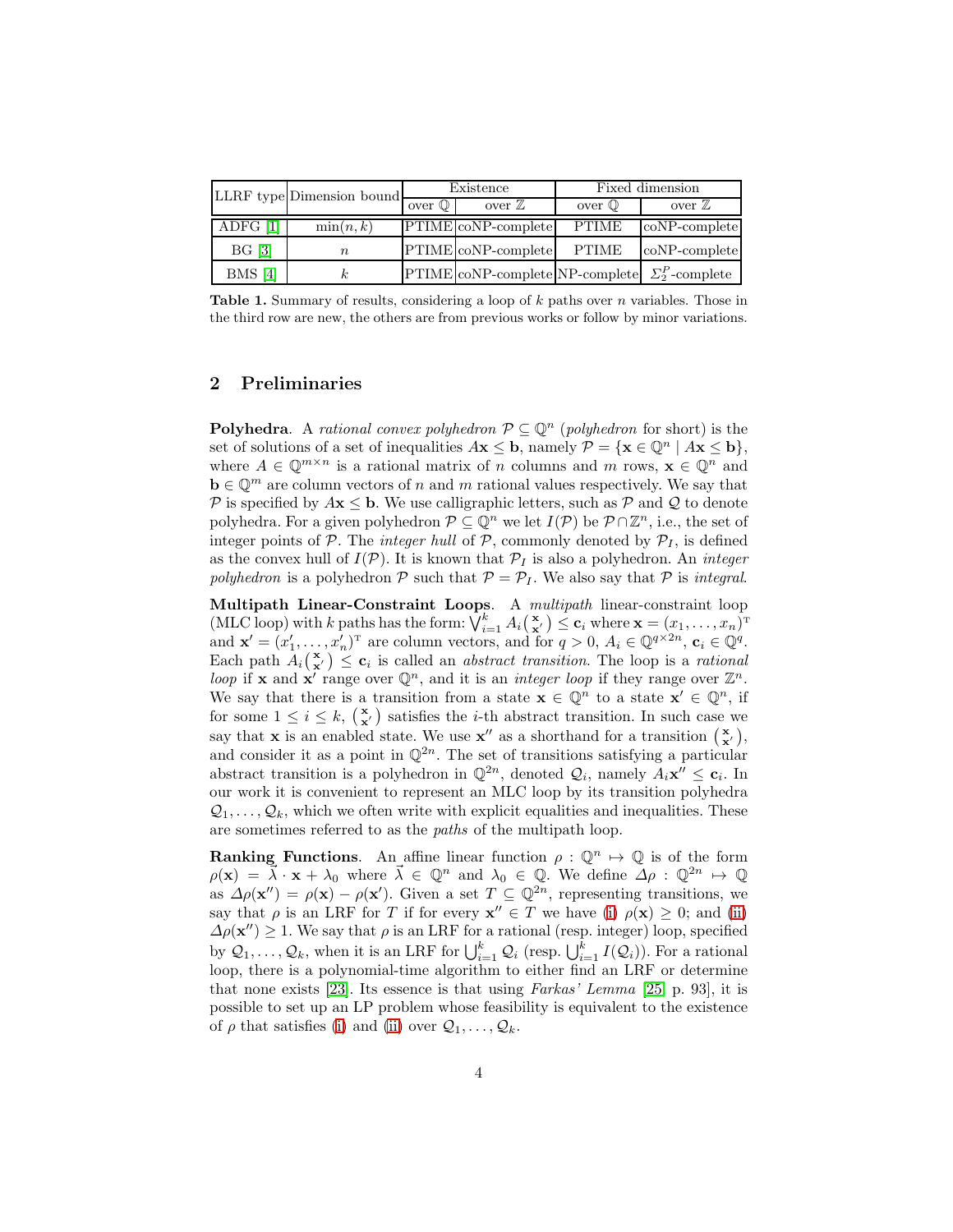A d-dimensional affine function  $\tau : \mathbb{Q}^n \to \mathbb{Q}^d$  is expressed by a d-tuple  $\tau = \langle \rho_1, \ldots, \rho_d \rangle$ , where each component  $\rho_i : \mathbb{Q}^n \to \mathbb{Q}$  is an affine linear function. The number  $d$  is informally called the *dimension* of  $\tau$ . Next we define when such a function is BMS-LLRF [\[4\]](#page-15-4) for a given rational or integer MLC loop. We then compare with ADFG-LLRFs (due to [\[1\]](#page-15-0)) and BG-LLRFs (due to [\[3\]](#page-15-3)).

**Definition 1 (BMS-LLRF).** Given k sets of transitions  $T_1, \ldots, T_k \subseteq \mathbb{Q}^{2n}$ , we say that  $\tau = \langle \rho_1, \ldots, \rho_d \rangle$  is a BMS-LLRF for  $T_1, \ldots, T_k$  iff for every  $1 \leq \ell \leq k$ there is  $1 \leq i \leq d$  such that the following hold for any  $\mathbf{x}'' \in T_{\ell}$ .

$$
\forall j < i \, \Delta \rho_j(\mathbf{x''}) \ge 0 \,, \tag{1}
$$

<span id="page-4-0"></span>
$$
\rho_i(\mathbf{x}) \ge 0\,,\tag{2}
$$

$$
\Delta \rho_i(\mathbf{x''}) \ge 1. \tag{3}
$$

We say that  $T_{\ell}$  is ranked by  $\rho_i$ .

We say that  $\tau$  is a BMS-LLRF for a rational (resp. integer) loop, specified by  $\mathcal{Q}_1, \ldots, \mathcal{Q}_k$ , when it is a BMS-LLRF for  $\mathcal{Q}_1, \ldots, \mathcal{Q}_k$  (resp.  $I(\mathcal{Q}_1), \cdots, I(\mathcal{Q}_k)$ ). It is easy to see that the existence of a BMS-LLRF implies termination.

<span id="page-4-2"></span>**Definition 2 (BG-LLRF).** Given a set of transitions  $T \subseteq \mathbb{Q}^{2n}$ , we say that  $\tau = \langle \rho_1, \ldots, \rho_d \rangle$  is a BG-LLRF for T iff for every  $\mathbf{x}'' \in T$  there is  $1 \leq i \leq d$ such that the following hold:

$$
\forall j < i \, \therefore \, \Delta \rho_j(\mathbf{x''}) \ge 0 \,, \tag{4}
$$

$$
\forall j \leq i \qquad \rho_j(\mathbf{x}) \geq 0, \tag{5}
$$

<span id="page-4-1"></span>
$$
\Delta \rho_i(\mathbf{x''}) \ge 1. \tag{6}
$$

We say that **x** is ranked by  $\rho_i$ .

We say that  $\tau$  is a BG-LLRF for a rational (resp. integer) loop, specified by  $\mathcal{Q}_1, \ldots, \mathcal{Q}_k$ , when it is a BG-LLRF for  $\mathcal{Q}_1 \cup \cdots \cup \mathcal{Q}_k$  (resp.  $I(\mathcal{Q}_1) \cup \cdots \cup I(\mathcal{Q}_k)$ ). It is easy to see that the existence of a BG-LLRF implies termination.

Note the differences between the definitions: in one sense, BG-LLRFs are more flexible because of the different quantification — for every transition  $\mathbf{x}''$ there has to be a component  $\rho_i$  that ranks it, but i may differ for different  $\mathbf{x}''$ , whereas in BMS-LLRFs, all transitions that belong to a certain  $T_{\ell}$  have to be ranked by the same component. In another sense, BMS-LLRFs are more flexible because components  $\rho_j$  with  $j < i$  can be negative (compare [\(2\)](#page-4-0) with [\(5\)](#page-4-1)). Thus, there are loops that have a BMS-LLRF and do not have a BG-LLRF (see loop in Sect. [1\)](#page-0-0); and vice versa (see [\[3,](#page-15-3) Ex. 2.12]). A third type of LLRFs is attributed to [\[1\]](#page-15-0), hence we refer to it as ADFG-LLRF. It is similar to BG-LLRFs but requires all components to be non-negative in every enabled state. That is, condition [\(5\)](#page-4-1) is strengthened. Interestingly, the completeness proof in [\[1\]](#page-15-0) shows that the above-mentioned flexibility of BG-LLRFs adds no power in this case; therefore, ADFG-LLRFs are a special case of both BG-LLRFs and BMS-LLRFs.

The decision problem Existence of a BMS-LLRF deals with deciding whether a given MLC loop admits a BMS-LLRF, we denote it by BMS-LEXLINRF $(\mathbb{Q})$ and BMS-LEXLINRF $(\mathbb{Z})$  for rational and integer loops respectively. The corresponding decision problems for ADFG- and BG-LLRFs are solved in [\[1\]](#page-15-0) and [\[3\]](#page-15-3), respectively, over the rationals; the case of integers is only addressed in [\[3\]](#page-15-3) for BG-LLRFs, but the complexity results apply to ADFG-LLRFs as well.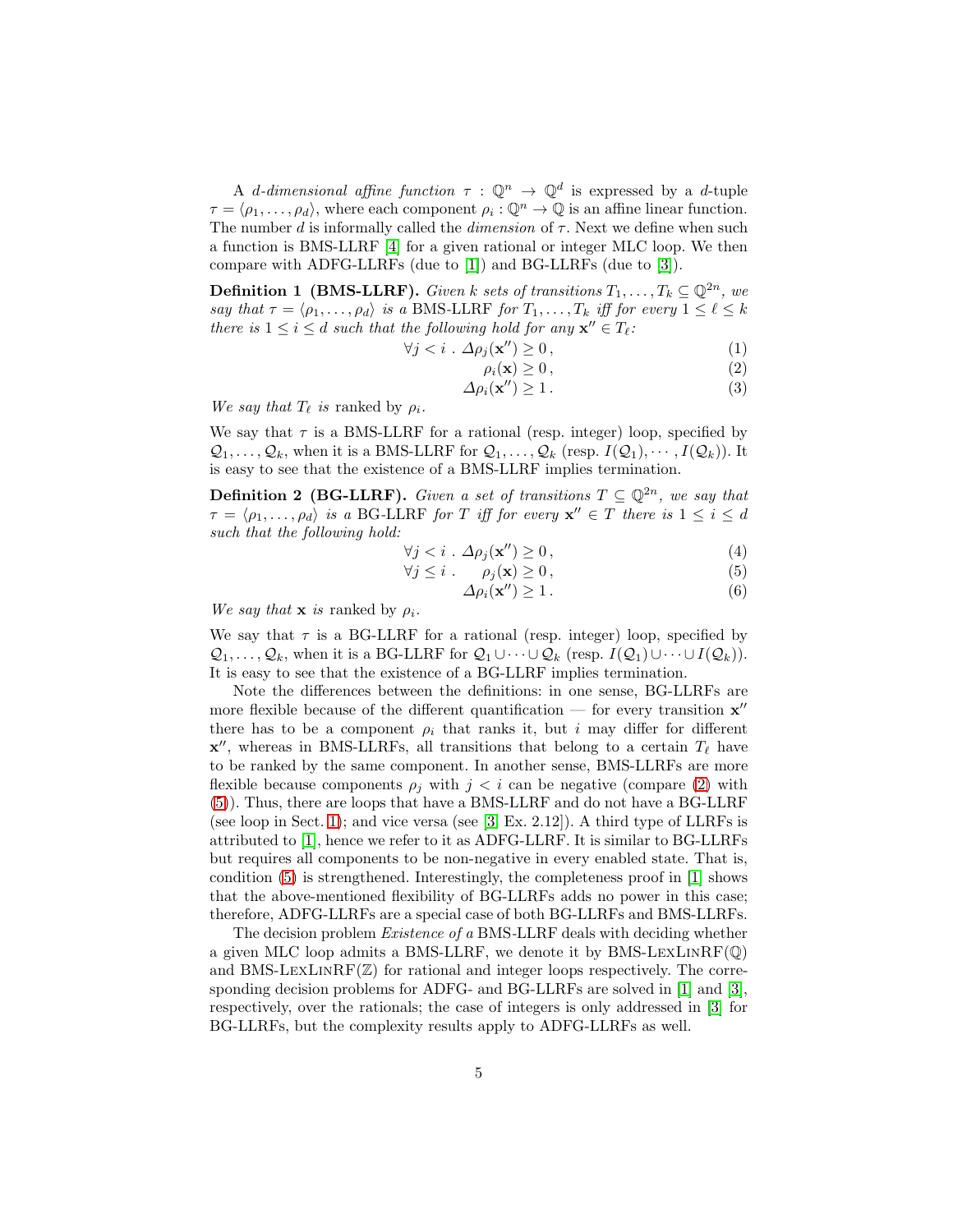<span id="page-5-0"></span>Algorithm 1: Synthesizing BMS-LLRFs

<span id="page-5-4"></span><span id="page-5-3"></span><span id="page-5-2"></span><span id="page-5-1"></span>LLRFSYN $(\langle \mathcal{Q}_1, \ldots, \mathcal{Q}_k \rangle)$ begin 1 if  $\langle Q_1, \ldots, Q_k \rangle$  are all empty then return nil if  $Q_1, \ldots, Q_k$  has a BMS-QLRF  $\rho$  then 3  $\bigcup$   $\forall 1 \leq i \leq k$ .  $\mathcal{Q}'_i := \emptyset$  if  $\mathcal{Q}_i$  is ranked by  $\rho$ , otherwise  $\mathcal{Q}'_i = \mathcal{Q}_i$  $\begin{equation*} \begin{array}{ll} \mathcal{A} & \end{array} \left| \begin{array}{ll} \tau \leftarrow \text{LLRFSYN}(\langle \mathcal{Q}'_1, \ldots, \mathcal{Q}'_k \rangle) \end{array} \right. \end{equation*}$ 5 if  $\tau \neq$  None then return  $\rho$ :: $\tau$ <sup>6</sup> return None

## <span id="page-5-5"></span>3 Synthesis of BMS-LLRFs

In this section we describe a complete algorithm for synthesizing BMS-LLRFs for rational and integer MLC loops; and show that the decision problems BMS- $LEXLINRF(Q)$  and BMS-LEXLINRF( $\mathbb{Z}$ ) are PTIME and coNP-complete, respectively. We assume a given MLC loop  $\mathcal{Q}_1,\ldots,\mathcal{Q}_k$  where each  $\mathcal{Q}_i$  is given as a set of linear constraints, over  $2n$  variables (*n* variables and *n* primed variables).

**Definition 3.** Let  $T_1, \ldots, T_k$  be sets of transitions such that  $T_i \subseteq \mathbb{Q}^{2n}$ . We say that an affine linear function  $\rho$  is a BMS quasi-LRF (BMS-QLRF for short) for  $T_1, \ldots, T_k$  if every transition  $\mathbf{x}'' \in T_1 \cup \cdots \cup T_k$  satisfies  $\Delta \rho(\mathbf{x}'' ) \geq 0$ , and for at least one  $T_{\ell}$ ,  $\rho$  is an LRF (such  $T_{\ell}$  is said to be ranked by  $\rho$ ).

<span id="page-5-7"></span>Example 1. The following are BMS-QLRFs for the loop consisting of  $Q_1, \ldots, Q_4$ presented in Sect. [1:](#page-0-0)  $f_1(x, y, z)=x$ , which ranks  $\{Q_1, Q_2\}$ ;  $f_2(x, y, z)=y$  which ranks  $\{Q_3, Q_4\}$ ; and  $f_3(x, y, z)=z$  which ranks  $\{Q_2, Q_3\}$ .

<span id="page-5-6"></span>**Lemma 1.** There is a polynomial-time algorithm that finds a BMS-QLRF  $\rho$ , if there is any, for  $Q_1, \ldots, Q_k$ .

*Proof.* The algorithm iterates over the paths  $Q_1, \ldots, Q_k$ . In the *i*-th iteration it checks if there is an LRF  $\rho$  for  $\mathcal{Q}_i$  that is non-increasing for all other paths, stopping if it finds one. The algorithm makes at most  $k$  iterations. Each iteration can be implemented in polynomial time using Farkas' Lemma (as in [\[23\]](#page-16-1)). ⊓⊔

Our procedure for synthesizing BMS-LLRFs is depicted in Alg. [1.](#page-5-0) In each iteration (i.e., call to LLRFSYN): it finds a BMS-QLRF  $\rho$  for the current paths (Line [2\)](#page-5-1); it eliminates all paths that are ranked by  $\rho$  (Line [3\)](#page-5-2); and calls recursively to handle the remaining paths (Line [4\)](#page-5-3). The algorithm stops when all paths are ranked (Line [1\)](#page-5-4), or when it does not find a BMS-QLRF (Line [6\)](#page-5-5).

Example 2. Consider the MLC loop example in Sect. [1.](#page-0-0) Procedure LLRFSYN is first applied to  $\langle \mathcal{Q}_1, \mathcal{Q}_2, \mathcal{Q}_3, \mathcal{Q}_4 \rangle$ , and at Line [2](#page-5-1) we can choose the BMS-QLRF x which ranks  $\mathcal{Q}_1$  and  $\mathcal{Q}_2$ . Hence these are eliminated at Line [3,](#page-5-2) and at Line [4](#page-5-3) LLRFSYN is applied recursively to  $\langle \emptyset, \emptyset, Q_3, Q_4 \rangle$ . Then at Line [2](#page-5-1) we can choose the BMS-QLRF y which ranks  $\mathcal{Q}_3$  and  $\mathcal{Q}_4$ . The next recursive call receives empty polyhedra, and thus the check at Line [1](#page-5-4) succeeds and the algorithm returns  $\langle x, y \rangle$ .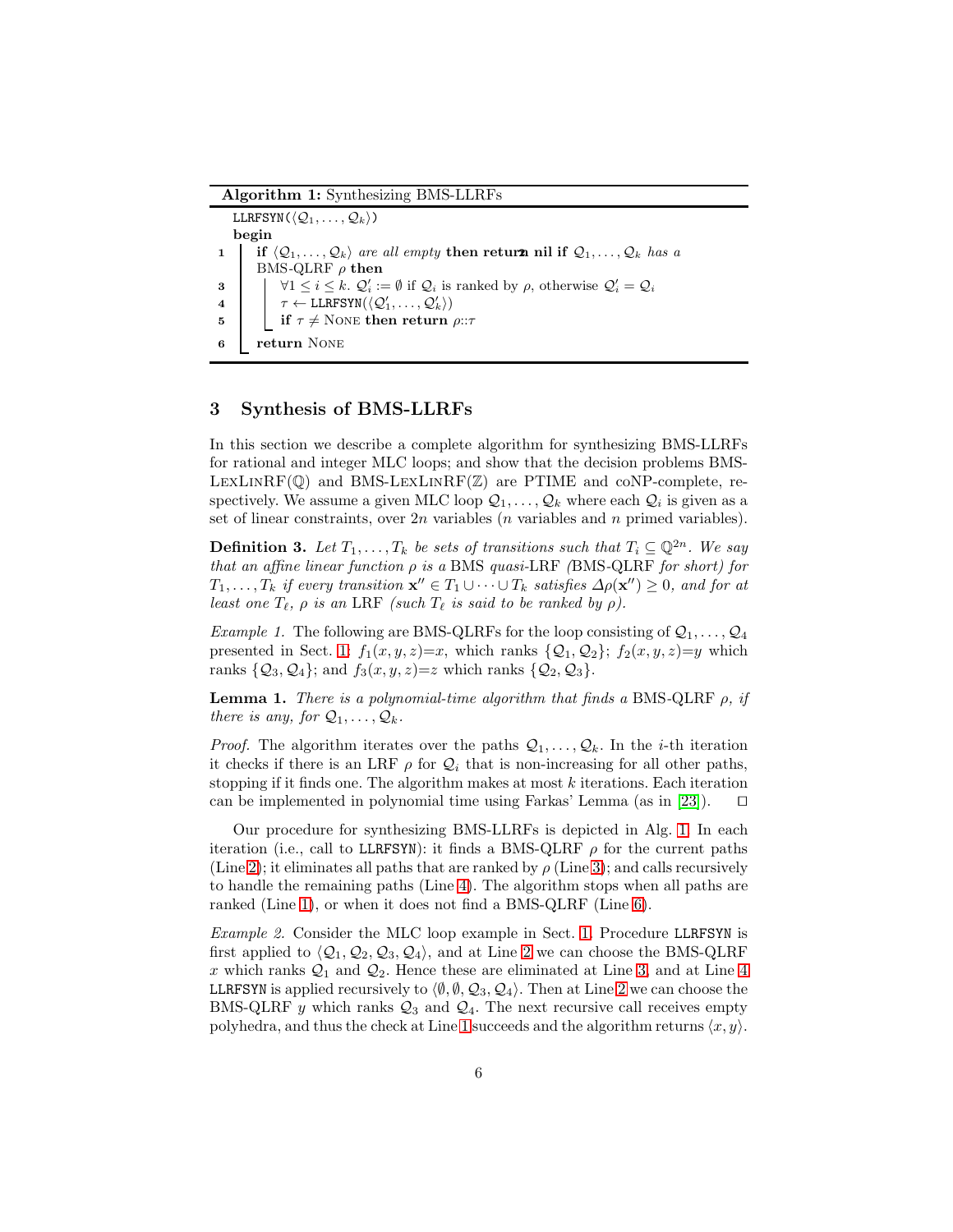**Lemma 2.** If LLRFSYN( $\langle \mathcal{Q}_1, \ldots, \mathcal{Q}_k \rangle$ ) returns  $\tau$  different from NONE, then  $\tau$  is a BMS-LLRF for the rational loop  $\mathcal{Q}_1, \ldots, \mathcal{Q}_k$ .

<span id="page-6-0"></span>The proof of the above lemma is straightforward. Thus, Alg. [1](#page-5-0) is a sound algorithm for BMS-LLRFs. The following proposition shows completeness.

**Proposition 1.** There is a BMS-LLRF for  $Q_1, \ldots, Q_k$  if and only if every subset of  $\{Q_1, \ldots, Q_k\}$  has a BMS-QLRF.

Proof. The "if" direction is implied by the LLRFSYN procedure, in such case it will find a BMS-LLRF. For the "only if" direction, let  $\tau = \langle \rho_1, \ldots, \rho_d \rangle$  be a BMS-LLRF for  $\mathcal{Q}_1, \ldots, \mathcal{Q}_k$ , and let  $\mathcal{Q}_{\ell_1}, \ldots, \mathcal{Q}_{\ell_j}$  be an arbitrary subset of the loop's paths. Since  $\tau$  is a BMS-LLRF for  $\mathcal{Q}_1, \ldots, \mathcal{Q}_k$ , each  $\mathcal{Q}_{\ell_i}$  is ranked by some  $\rho_{l_i}$ . Let  $l = \min\{l_1, \ldots, l_j\}$ , then  $\rho_l$  is a BMS-QLRF for  $\mathcal{Q}_{\ell_1}, \ldots, \mathcal{Q}_{\ell_j}$ . ⊓⊔

Lemma 3. Procedure LLRFSYN can be implemented in polynomial time.

*Proof.* Procedure LLRFSYN makes at most  $k$  steps (since at least one path is eliminated in every step). Further, all steps are elementary except checking for a BMS-QLRF which can be done in polynomial time as stated by Lemma [1.](#page-5-6) ⊓⊔

Corollary 1. BMS-LEXLINRF( $\mathbb{Q}$ )  $\in$  PTIME.

<span id="page-6-1"></span>So far we have considered only rational loops, next we consider integer loops.

Lemma 4. There is a complete algorithm for synthesizing a BMS-QLRF for  $I(\mathcal{Q}_1), \ldots, I(\mathcal{Q}_k).$ 

*Proof.* The algorithm computes the integer hull  $\mathcal{Q}_{1I}, \ldots, \mathcal{Q}_{kI}$ , and then proceeds as in the rational case (Lemma [1\)](#page-5-6). Correctness follows from the fact that for integral polyhedra the implied inequalities over the rationals and integers coincide, i.e.,  $\mathcal{Q}_{1I}, \ldots, \mathcal{Q}_{kI}$  and  $I(\mathcal{Q}_1), \ldots, I(\mathcal{Q}_k)$  have the same BMS-QLRFs.  $\Box$ 

**Lemma 5.** When procedure LLRFSYN is applied to the integer hulls  $Q_{1I}, \ldots, Q_{kI}$ , it finds a BMS-LLRF for  $I(\mathcal{Q}_1), \ldots, I(\mathcal{Q}_k)$ , if one exists.

*Proof.* Soundness follows from the fact that  $Q_I$  contains  $I(Q)$ ; for completeness, note that: (i) Prop. [1](#page-6-0) holds also for integer loops; and (ii) Line [3](#page-5-2) of LLRFSYN does not change the transition polyhedra, it only eliminates some, which means that they remain integral throughout the recursive calls. Thus, in each iteration the check at Line [2](#page-5-1) is complete (see Lemma [4\)](#page-6-1). ⊓⊔

In the general case this procedure has an exponential time complexity since computing the integer hull requires an exponential time. However, for special cases in which the integer hull can be computed in polynomial time [\[3,](#page-15-3) Sect. 4] it has polynomial time complexity. The following lemma implies (assuming  $P\neq NP$ ) that the exponential time complexity is unavoidable in general.

**Theorem 1.** BMS-LEXLINRF( $\mathbb{Z}$ ) is a coNP-complete problem.

Proof. The coNP-hardness follows from the reduction in [\[3,](#page-15-3) Sect. 3.1], since it constructs a loop that either does not terminate or has an LRF. The inclusion in coNP is based on arguments similar to those in [\[3,](#page-15-3) Sect. 5]; briefly, we use the generator representation of the transition polyhedra to construct a polynomial-size witness against existence of an LLRF (see App. [A\)](#page-17-0). □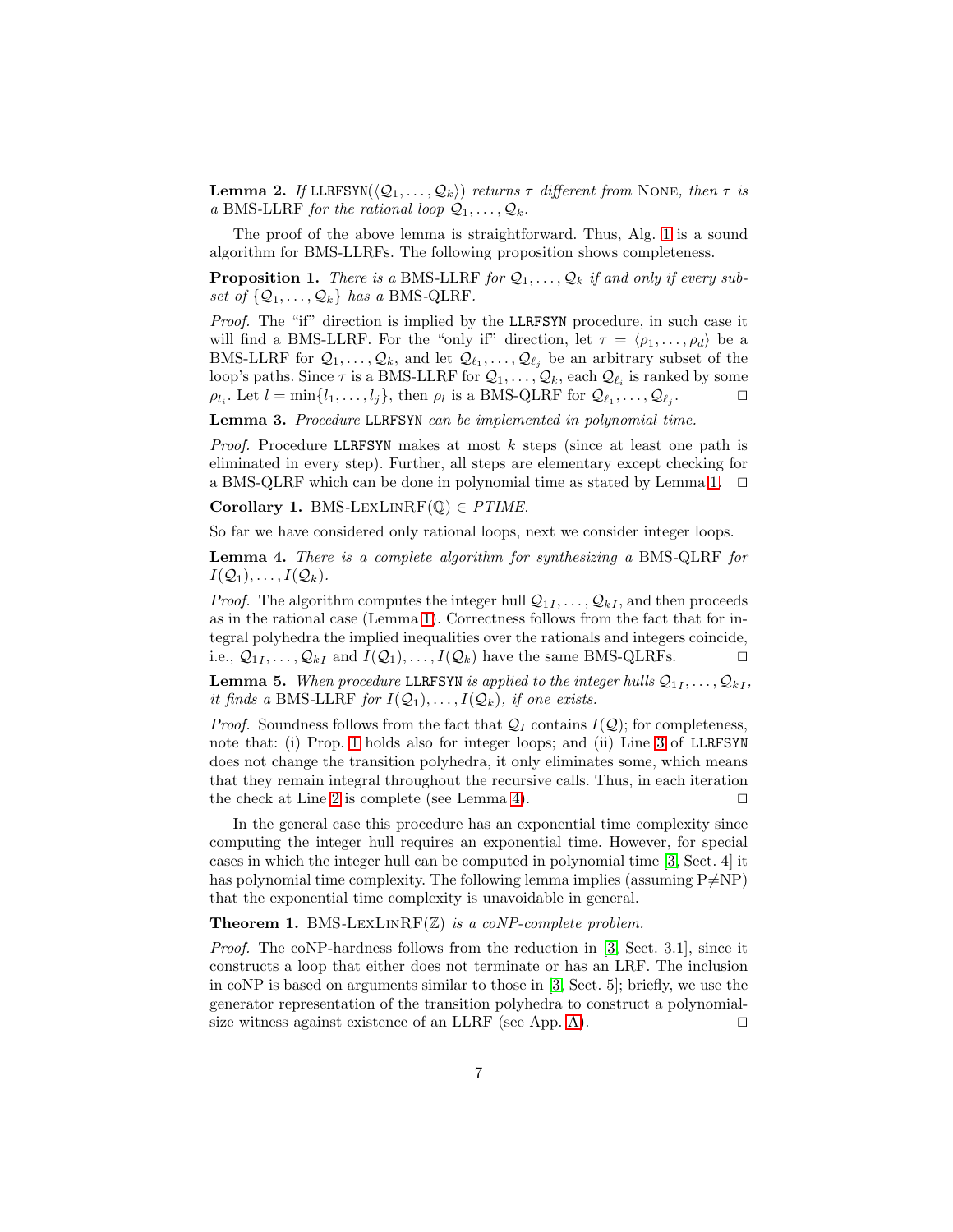#### <span id="page-7-0"></span>4 The Dimension of BMS-LLRFs

Ben-Amram and Genaim [\[3,](#page-15-3) Cor. 5.12, p. 32] showed that if a given MLC loop has a BG-LLRF, then it has one of dimension at most  $n$ , the dimension of the state space. The same proof can be used to bound the dimension of ADFG-LLRFs by n as well. Hence for ADFG-LLRFs the bound  $min(n, k)$  holds (k is the number of paths), due to the fact that associating LLRF components with paths is no loss of generality for ADFG-LLRFs [\[1\]](#page-15-0). In the case of BMS-LLRFs, the bound  $k$  clearly holds, and the next example shows that it is tight.

<span id="page-7-3"></span><span id="page-7-2"></span><span id="page-7-1"></span>*Example 3.* Define an MLC loop  $\mathcal{Q}_1, \ldots, \mathcal{Q}_k$  for some  $k > 0$ , over variables x, y, where each  $\mathcal{Q}_i = \{x' \leq x, x' + i \cdot y' \leq x + i \cdot y - 1, x + i \cdot y \geq 0\}.$  Define  $f_i(x,y) = x + i \cdot y$ . It is easy to check that (i)  $f_i$  is an LRF for  $\mathcal{Q}_i$ , and is nonincreasing for any  $Q_j$  with  $i < j \leq k$ ; and (ii) there are no distinct  $Q_i$  and  $Q_j$ that have a common LRF. From [\(i\)](#page-7-1) it follows that  $\langle f_1, \ldots, f_k \rangle$  is a BMS-LLRF for this loop, and from [\(ii\)](#page-7-2) it follows that any BMS-LLRF must have (at least) dimension  $k$ , since different paths cannot be ranked by the same component. We remark that this loop has no BG-LLRF (hence, also no ADFG-LLRF).

The above discussion emphasizes the difference between the various definitions of LLRFs, when considering the dimension. The next example emphasizes this difference further, it shows that there are loops, having LLRFs of all three kinds, for which the minimal dimension is different according to each definition. This also means that the implied bounds on the number of iterations (assuming, for simplicity, that all variables have the same upper bound) are different.

Example 4. Consider an MLC loop specified by the following paths

$$
Q_1 = \left\{ \begin{array}{ll} r \geq 0, & t \geq 0, & x \geq 0, & z \geq 0, & w \geq 0, \\ r' < r, & t' < t, & z \geq 0, & w \geq 0, \\ r' = r, & s' < s, & t' < t, & z \geq 0, & w \geq 0, \\ r' = r, & s' < s, & t' < t, & z \geq 0, & w \geq 0, \\ r' = r, & s' = s, & x' < x, & z \geq 0, & w \geq 0, \\ r' = r, & s' = s, & x' < x, & y \geq 0, & z \geq 0, & w \geq 0, \\ r' = r, & s' = s, & x' = x, & y' < y, & z' < z, \\ Q_5 = \left\{ \begin{array}{ll} r \geq 0, & s \geq 0, & t' = t & x \geq 0, & y \geq 0, & z \geq 0, & w \geq 0, \\ r' = r, & s' = s, & x' = x, & y' < y, & z' = z, & w' < w \end{array} \right\}
$$

where, for readability, we use  $\lt$  for the relation "smaller at least by 1". This loop has the BMS-LLRF  $\langle t, x, y \rangle$ , which is neither a BG-LLRF or ADFG-LLRF because  $t$  is not lower-bounded on all the paths. Its shortest BG-LLRF is of dimension 4, e.g.,  $\langle r, s, x, y \rangle$ , which is not an ADFG-LLRF because y is not lower-bounded on all the paths. Its shortest ADFG-LLRF is of dimension 5, e.g.,  $\langle r, s, x, z, w \rangle$ . This reasoning is valid for both integer and rational variables.

Next, we consider the problem of minimal dimension. We ask (1) whether our algorithms return an LLRF with minimal dimension; and (2) what do we gain (or lose?) in terms of computational tractability if we fix a bound on the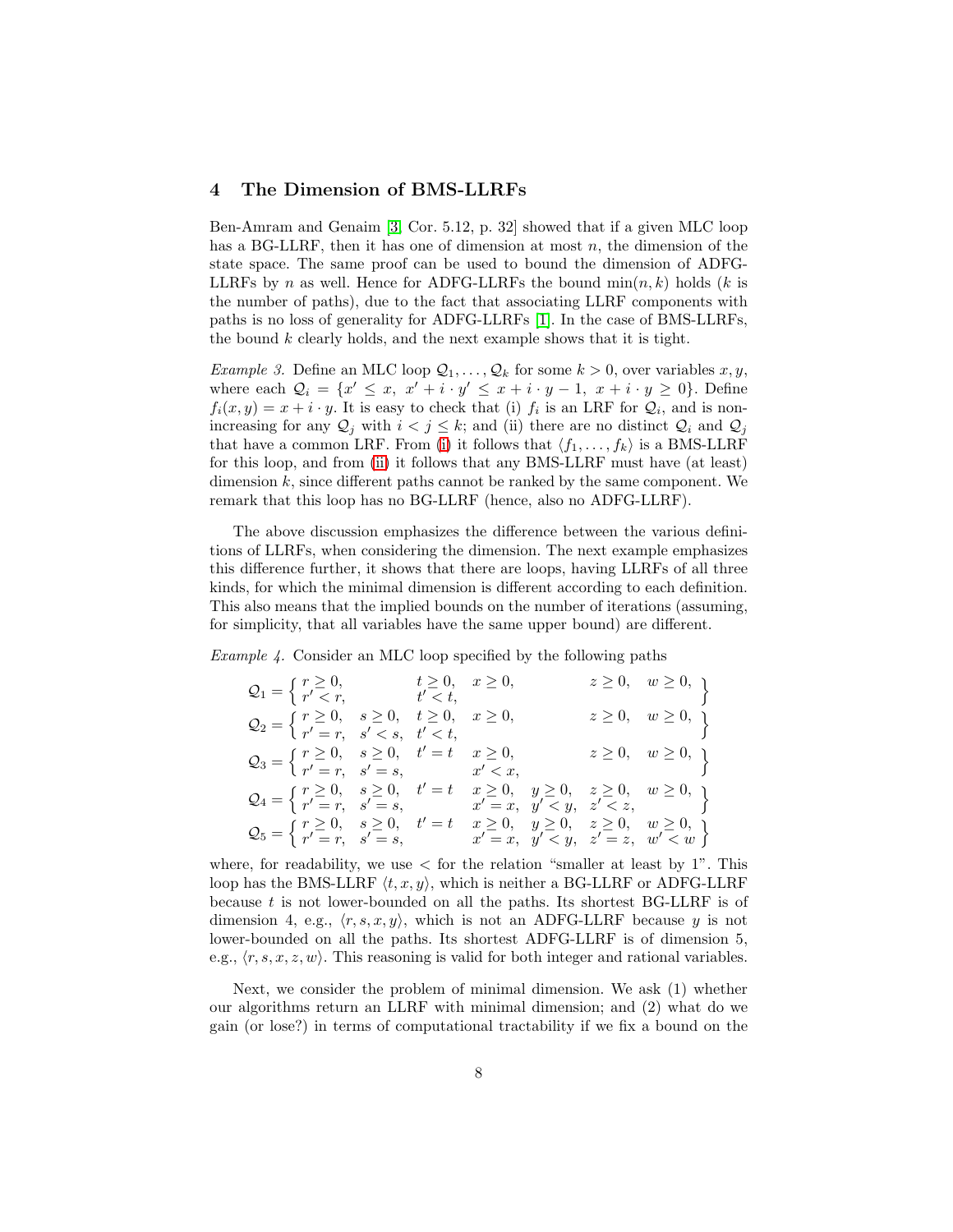dimension in advance. Importantly, the algorithms of [\[1,](#page-15-0)[3\]](#page-15-3) are optimal w.r.t. the dimension, i.e., they synthesize LLRFs of minimal dimension. In both cases the optimal result is obtained by a greedy algorithm, that constructs the LLRF by adding one dimension at a time, taking care in each iteration to rank as many transitions as possible. The next example shows that a greedy choice in Alg. [1](#page-5-0) fails to guarantee optimality, for both rational and integer loops. Intuitively, the greedy approach worked in [\[1,](#page-15-0)[3\]](#page-15-3) because the classes of quasi-LRFs used to construact LLRFs are closed under conic combinations, so there is always an optimal choice that dominates all others. This is not true for BMS-QLRFs.

Example 5. Consider the MLC loop of Sect. [1.](#page-0-0) If at Line [2](#page-5-1) Alg. [1](#page-5-0) we seek a BMS-QLRF that ranks a maximal number of the paths, we can use any of those derived in Ex. [1:](#page-5-7)  $f_1 = x$ ;  $f_2 = y$ ; or  $f_3 = z$ . However, these alternatives lead to BMS-LLRFs of different dimensions: (i) choose  $f_1$  to rank  $\{Q_1, Q_2\}$ , and then  $f_2$ to rank  $\{Q_3, Q_4\}$ . (ii) choose  $f_2$  to rank  $\{Q_3, Q_4\}$ , and then  $f_1$  to rank  $\{Q_1, Q_2\}$ . (iii) choose  $f_3$  to rank  $\{Q_2, Q_3\}$ , but then there is no single function that ranks  $\{Q_1, Q_4\}$ . Take  $f_1$  to rank  $Q_1$  and then  $f_2$  to rank  $Q_4$ . The dimension of the BMS-LLRF in the first two cases is 2, and in the last one it is 3.

Since Alg. [1](#page-5-0) is not guaranteed to find a BMS-LLRF of minimal dimension, it is natural to ask how hard is the problem of finding a BMS-LLRF of minimal dimension? This can be posed as a decision problem: *does a given MLC loop have* a BMS-LLRF with dimension at most d? This decision problem is denoted by BMS-LEXLINRF( $d$ ,  $\mathbb{Q}$ ) and BMS-LEXLINRF( $d$ ,  $\mathbb{Z}$ ) for rational and integer loops respectively. Note that  $d$  is a constant, however, it will be clear that accepting d as an input does not change the complexity class of these problems. Also note that for  $d = 1$  it is just the LRF problem. Similar problems can be formulated for ADFG- and BG-LLRFs, of course. In these two settings, the imposition of a dimension bound does not change the complexity class.

**Theorem 2.** Given a rational MLC loop, and  $d \geq 1$ , it is possible to determine in polynomial time if there is an ADFG-LLRF (resp. BG-LLRFs) for the loop of dimension at most d. For integer MLC loops, the problem is coNP-complete.

Proof. The case of rational loops is straightforward since the corresponding synthesis algorithms find LLRFs with minimal dimension, and are in PTIME. The integer case follows easily from the techniques of [\[3\]](#page-15-3) (see App. [B\)](#page-20-0). ⊓⊔

## 5 Complexity of BMS-LexLin $RF(d, \mathbb{Q})$

<span id="page-8-0"></span>In this section we show that BMS-LEXLINRF( $d$ , $\mathbb{Q}$ ) is NP-complete.

**Theorem 3.** For  $d \geq 2$ , BMS-LEXLINRF(d, Q) is an NP-complete problem.

For inclusion in NP, a non-deterministic algorithm for the problem works as follows. First, it guesses a partition of  $\{1, \ldots, k\}$  into d sets  $J_1, \ldots, J_d$ , of which some may be empty (we can assume they are last). Then it proceeds as in Alg. [1](#page-5-0)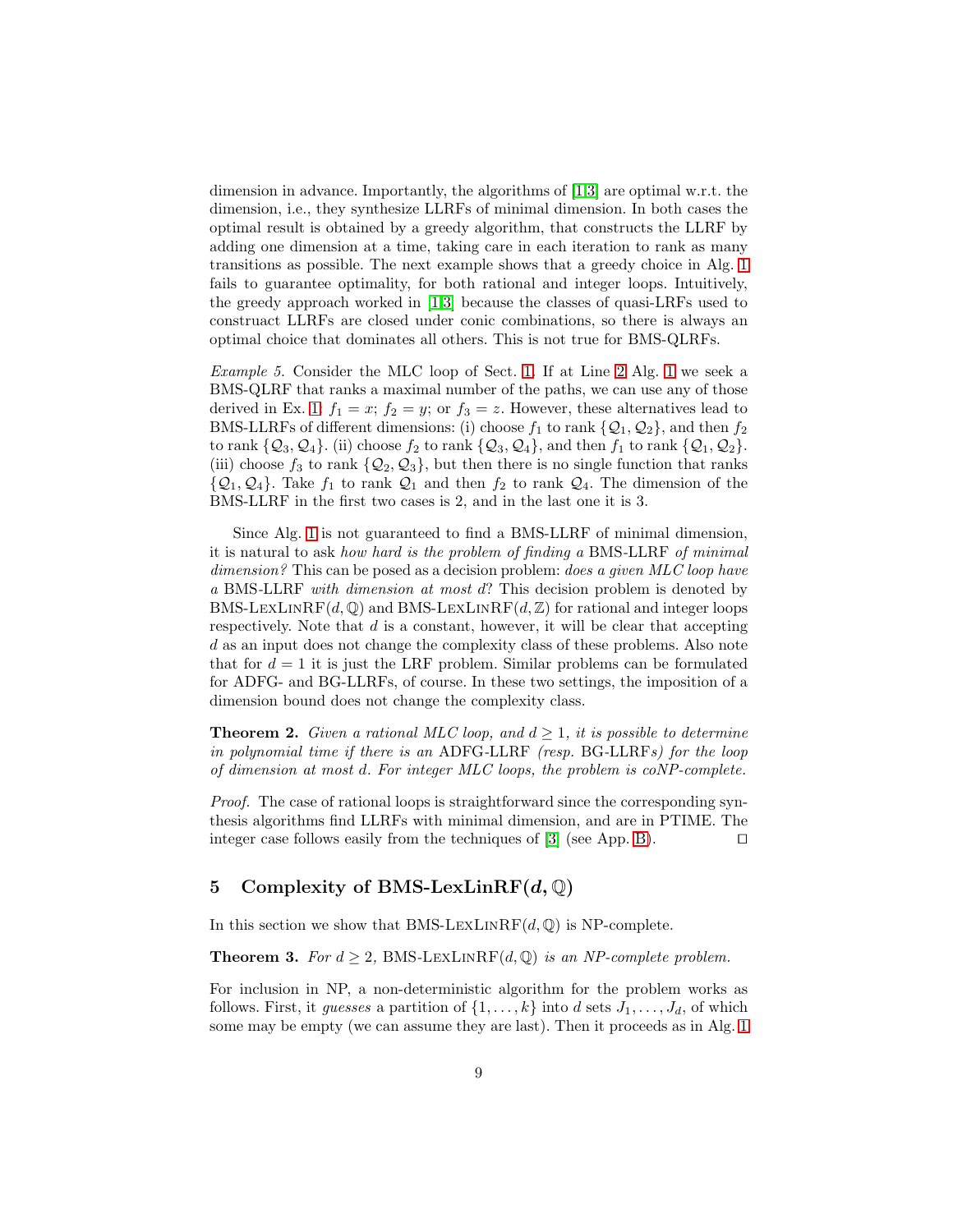but insists that the paths indexed by  $J_r$  be ranked at the r-th iteration. This may fail, and then the algorithm rejects. If a BMS-LLRF of dimension at most d exists, there will be an accepting computation.

For NP-hardness we reduce from the NP-complete problem d-Colorability of 3-Uniform Hypergraphs [\[20,](#page-16-5)[22\]](#page-16-6). An instance of this problem is a set H of m sets  $F_1, \ldots, F_m$  (hyperedges, or "faces"), where each  $F_i$  includes exactly 3 elements from a set of vertices  $V = \{1, \ldots, n\}$ , and we are asked whether we can choose a color (out of d colors) for each vertex such that every face is not monocolored.

We construct a rational MLC loop in  $3m$  variables and n paths. The variables are indexed by vertices and faces: variable  $x_{i,j}$  corresponds to  $i \in F_j \in H$ . For each vertex  $1 \leq i \leq n$  we define  $\mathcal{Q}_i$  as a conjunction of the following:

$$
\sum_{k \, : \, i \in F_k} x_{i,k} - \sum_{k \, : \, i \in F_k} x'_{i,k} \ge 1 \tag{7}
$$

$$
\sum_{k \colon j \in F_k} x_{j,k} - \sum_{k \colon j \in F_k} x'_{j,k} \ge 0 \quad \text{for all vertex } j \ne i \tag{8}
$$

<span id="page-9-4"></span><span id="page-9-3"></span><span id="page-9-2"></span><span id="page-9-1"></span><span id="page-9-0"></span> $x_{i,k} \geq 0$  for all face  $F_k$  s.t.  $i \in F_k$  (9)

 $x_{j,k} \geq 0$  for all vertex j and face  $F_k$  s.t.  $j \in F_k \land i \notin F_k$  (10)

 $x_{i,k} + x_{j,k} \geq 0$  for all vertex  $j \neq i$  and face  $F_k$  s.t.  $i, j \in F_k$  (11)

We claim that a rational loop that consists of these  $n$  paths has a BMS-LLRF of dimension  $d$  iff there is a valid  $d$ -coloring for the vertices  $V$ .

Assume given a d-coloring, namely a division of the vertices in d disjoint sets  $V = C_1 \cup \cdots \cup C_d$ , such that the vertices of each  $C_i$  are assigned the same color. We construct a BMS-LLRF  $\langle q_1, \ldots, q_d \rangle$  such that  $q_\ell$  ranks all paths  $Q_i$  with  $i \in C_{\ell}$ . We assume that each  $C_{\ell}$  is non-empty (otherwise we let  $g_{\ell}(\mathbf{x}) = 0$ ).

We start with  $C_1$ . For each  $F_k \in H$ , define a function  $f_k$  as follows: if  $F_k \cap$  $C_1 = \emptyset$  we let  $f_k(\mathbf{x}) = 0$ ; if  $F_k \cap C_1 = \{i\}$  we let  $f_k(\mathbf{x}) = x_{i,k}$ ; and if  $F_k \cap C_1 =$  $\{i, j\}$  we let  $f_k(\mathbf{x}) = x_{i,k} + x_{j,k}$ . We claim that  $g_1(\mathbf{x}) = \sum_k f_k$  is a BMS-QLRF for  $Q_1, \ldots, Q_n$  that ranks all paths  $Q_i$  with  $i \in C_1$ , which we justify as follows:

- 1.  $g_1$  is non-increasing on all  $\mathcal{Q}_j$ , and decreasing for each  $\mathcal{Q}_i$  with  $i \in C_1$ . To see this, rewrite  $g(\mathbf{x})$  as  $\sum_{\iota \in C_1} \sum_{k:\iota \in F_k} x_{\iota,k}$ . As each inner sum is nonincreasing by  $(7,8)$  $(7,8)$ , we conclude that  $g_1$  is non-increasing on all paths. Moreover, for  $i \in C_1$ , the sum  $\sum_{k \colon i \in F_k} x_{i,k}$  appears in  $g_1$  and is decreasing ac-cording to [\(7\)](#page-9-0), thus  $g_1$  is decreasing for each  $\mathcal{Q}_i$  with  $i \in C_1$ .
- 2.  $g_1$  is non-negative for all  $\mathcal{Q}_i$  with  $i \in C_1$ , because all  $f_k$  are non-negative on these paths. To see this, pick an arbitrary  $i \in C_1$  and an arbitrary face  $F_k$ : if  $i \in F_k$ , and it is the only vertex from  $C_1$  in  $F_k$ , then  $f_k(\mathbf{x}) = x_{i,k}$  is non-negative on  $\mathcal{Q}_i$  by [\(9\)](#page-9-2); if  $i \in F_k$  but there is another vertex  $j \in C_1$  in  $F_k$ , then  $f_k(\mathbf{x}) = x_{i,k} + x_{j,k}$  is non-negative on  $\mathcal{Q}_i$  by [\(11\)](#page-9-3); if  $i \notin F_k$ , then for any  $j \in F_k$  we have  $x_{j,k} \geq 0$  by [\(10\)](#page-9-4), and then  $f_k$  is non-negative since it is a sum of such variables. Note that  $g_1$  can be negative for  $\mathcal{Q}_j$  with  $j \notin C_1$ . Similarly, we construct BMS-QLRFs  $g_2, \ldots, g_d$  such that  $g_\ell$  ranks  $\mathcal{Q}_i$  for  $i \in C_\ell$ .

Clearly  $\langle q_1, \ldots, q_d \rangle$  is a BMS-LLRF for this loop. Now suppose we have a BMS-LLRF of dimension  $d$ ; we analyze what paths  $\mathcal{Q}_i$  can be associated with each component, and show that for any face  $F_k$ , the three paths that are indexed by its vertices, i.e.,  $\mathcal{Q}_i$  for  $i \in F_k$ , cannot be all

associated with the same component. Which clearly yields a d-coloring.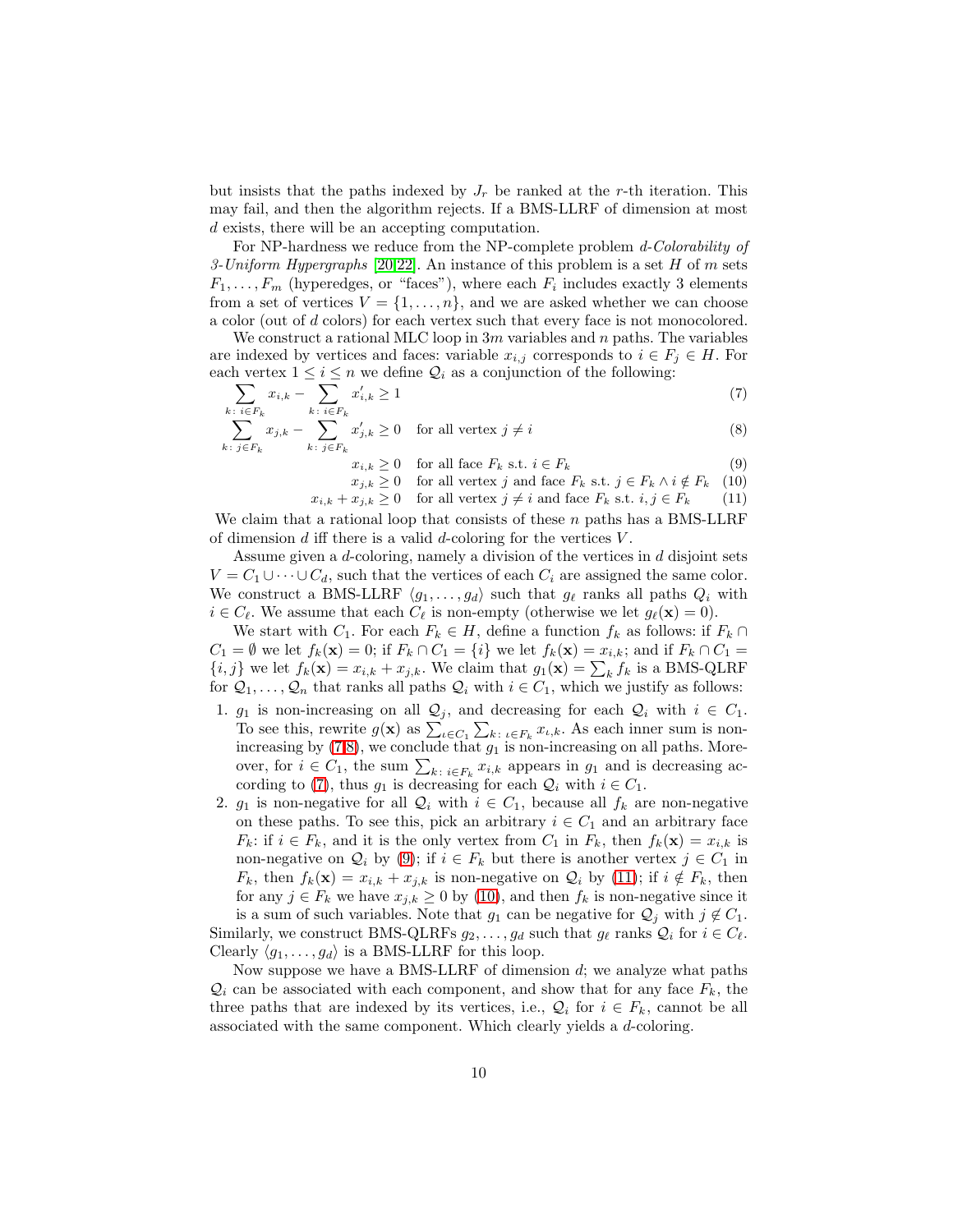Suppose that for some face  $F_k = \{i_1, i_2, i_3\}$ , the paths  $\mathcal{Q}_{i_1}, \mathcal{Q}_{i_2}$  and  $\mathcal{Q}_{i_3}$  are associated with the same component, i.e., all ranked by the same function, say g. Thus  $\Delta g(\mathbf{x}'') \geq 1$  must be implied by the constraints of  $\mathcal{Q}_{i_1}, \mathcal{Q}_{i_2}$  and  $\mathcal{Q}_{i_3}$ , independently. Now since, in each path, the only constraint with a non-zero free coefficient is [\(7\)](#page-9-0), it follows that the coefficients of variables  $x_{i_1,k}, x_{i_2,k}$  and  $x_{i_3,k}$ in  $g(\mathbf{x})$  are positive, i.e.,  $g(\mathbf{x}) = a_1 \cdot x_{i_1,k} + a_2 \cdot x_{i_2,k} + a_3 \cdot x_{i_3,k} + h(\mathbf{x})$  where  $h(\mathbf{x})$  is a combination of other variables, and  $a_1, a_2, a_3 > 0$ . Similarly,  $g(\mathbf{x}) \ge 0$ must be implied by the constraints of each of three paths independently. For this to hold, g must be a positive linear combination of functions constrained to be non-negative by these paths, and do not involve primed variables. Now consider variables  $x_{i_1,k}$ ,  $x_{i_2,k}$  and  $x_{i_3,k}$ , and note that they participate only in the following constraints in  $\mathcal{Q}_{i_1}$  (left),  $\mathcal{Q}_{i_2}$  (middle) and  $\mathcal{Q}_{i_3}$  (right):

$$
x_{i_1,k} + x_{i_2,k} \ge 0
$$
  
\n
$$
x_{i_1,k} + x_{i_2,k} \ge 0
$$
  
\n
$$
x_{i_1,k} + x_{i_2,k} \ge 0
$$
  
\n
$$
x_{i_1,k} + x_{i_3,k} \ge 0
$$
  
\n
$$
x_{i_2,k} + x_{i_3,k} \ge 0
$$
  
\n
$$
x_{i_2,k} + x_{i_3,k} \ge 0
$$
  
\n
$$
x_{i_1,k} + x_{i_3,k} \ge 0
$$

This means that the corresponding coefficients in g, i.e.,  $\bar{a} = (a_1 \ a_2 \ a_3)$ , must be equal to linear combinations of the corresponding coefficients in the above constraints. Namely, there exist  $b_1, \ldots, b_9 \geq 0$  such that

$$
\bar{a} = (b_1 \ b_2 \ b_3) \cdot \begin{pmatrix} 1 & 0 & 0 \\ 1 & 1 & 0 \\ 1 & 0 & 1 \end{pmatrix} \qquad \bar{a} = (b_4 \ b_5 \ b_6) \cdot \begin{pmatrix} 0 & 1 & 0 \\ 1 & 1 & 0 \\ 0 & 1 & 1 \end{pmatrix} \qquad \bar{a} = (b_7 \ b_8 \ b_9) \cdot \begin{pmatrix} 0 & 0 & 1 \\ 0 & 1 & 1 \\ 1 & 0 & 1 \end{pmatrix}
$$

From these nine equations, and the constraints  $b_i \geq 0$  for all i, we necessarily get  $a_1 = a_2 = a_3 = 0$ , which contradicts  $a_1, a_2, a_3 > 0$  as we concluded before, and thus paths corresponding to  $\{i_1, i_2, i_3\}$  of  $F_k$  cannot be all associated with the same component. This concludes the proof of Th. [3.](#page-8-0)

## 6 Complexity of BMS-LexLin $RF(d, \mathbb{Z})$

In this section we turn to the problem BMS-LEXLINRF( $d, \mathbb{Z}$ ), and show that it is harder than BMS-LEXLINRF(d, Q), specifically, it is  $\Sigma_2^P$ -complete. The class  $\Sigma_2^P$  is the class of decision problems that can be solved by a standard, nondeterministic computational model in polynomial time assuming access to an oracle for an NP-complete problem. I.e.,  $\Sigma_2^P = NP^{NP}$ . This class contains both NP and coNP, and is likely to differ from them both (this is an open problem).

## <span id="page-10-0"></span>**Theorem 4.** For  $d \geq 2$ , BMS-LEXLINRF( $d, \mathbb{Z}$ ) is a  $\Sigma_2^P$ -complete problem.

The rest of this section proves Th. [4.](#page-10-0) For inclusion in  $\Sigma_2^P$  we use a nondeterministic procedure as in the proof of Th. [3.](#page-8-0) Note that the procedure needs to find (or check for existence of) BMS-QLRFs over the integers, so it needs a coNP oracle. For  $\Sigma_2^P$ -hardness we reduce from the canonical  $\Sigma_2^P$ -complete problem (follows from [\[27,](#page-16-7) Th. 4.1]): evaluation of sentences of the form

$$
\exists X_1 \dots X_n \ \forall X_{n+1} \dots X_{2n} \ \neg \phi(X_1, \dots, X_{2n}) \tag{\star}
$$

where the variables  $X_i$  are Boolean and the formula  $\phi$  is in 3CNF form. Thus,  $\phi$  is given as a collection of m clauses,  $C_1, \ldots, C_m$ , each clause  $C_i$  consisting of three literals  $L_i^j \in \{X_1, \ldots, X_{2n}, \neg X_1, \ldots, \neg X_{2n}\}, 1 \leq j \leq 3$ . The reduction is first done for  $d = 2$ , and later extended to  $d > 2$  as well.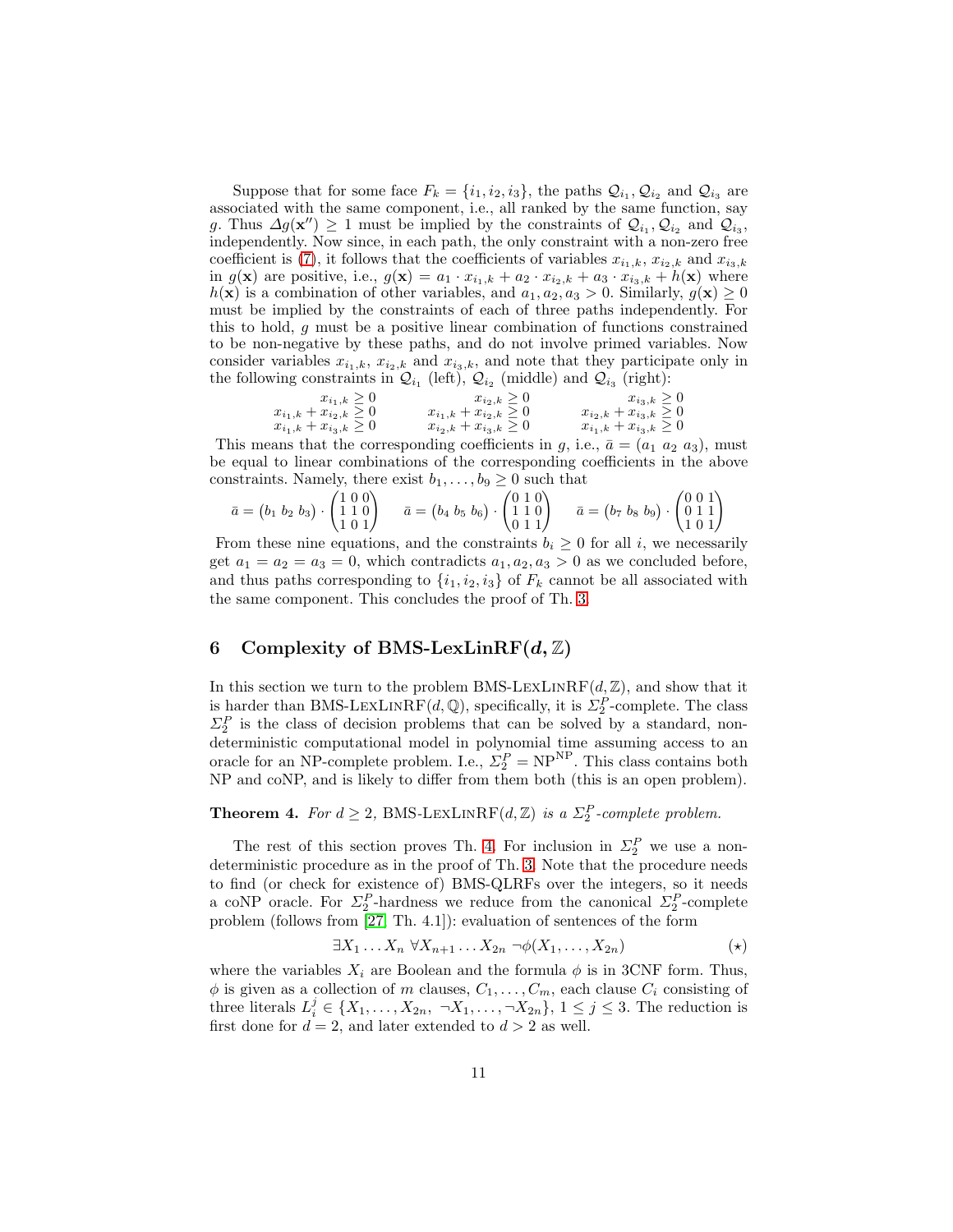Let us first explain a well-known approach for reducing satisfiability of a Boolean formula  $\phi$  to satisfiability of integer linear constraints. We first associate each literal  $L_i^j$  with an integer variables  $x_{i,j}$ . Note that the same Boolean variable (or its complement) might be associated with several constraint variables. Let C be the set of (1) all conflicting pairs, that is, pairs  $((i, j), (r, s))$  such that  $L_i^j$ is the complement of  $L_r^s$ ; and (2) pairs  $((i, j), (i, j'))$  with  $1 \leq j < j' \leq 3$ , i.e., pairs of literals that appear in the same clause. We let  $\mathcal F$  be a conjunction of the constraints:  $x_{i,j} + x_{r,s} \leq 1$  for each  $((i,j),(r,s)) \in C$ ; and  $0 \leq x_{i,j} \leq 1$  for each  $1 \leq i \leq m$  and  $1 \leq j \leq 3$ . An assignment for  $x_{i,j}$  that satisfies F is called a nonconflicting assignment, since if two variables correspond to conflicting literals (or to literals of the same clause) they cannot be assigned 1 at the same time. The next Lemma relates integer assignments with assignments to the Boolean variables of ( $\star$ ). Given a literal L, i.e.,  $X_v$  or  $\neg X_v$ , we let  $\texttt{lsum}(L)$  be the sum of all  $x_{i,j}$  where  $L_i^j \equiv L$  (we use 0 and 1 for *false* and *true*).

<span id="page-11-0"></span>**Lemma 6.** (A) If  $\sigma$  is a satisfying assignment for  $\phi$ , then there is a nonconflicting assignment for F such that (1)  $x_{i,1} + x_{i,2} + x_{i,3} = 1$  for all  $1 \le i \le m$ ; (2)  $\sigma(X_v) = 1 \Rightarrow \text{lsum}(\neg X_v) = 0$ ; and (3)  $\sigma(X_v) = 0 \Rightarrow \text{lsum}(X_v) = 0$ . (B) If  $\phi$  is unsatisfiable, then for any non-conflicting assignment for  $\mathcal F$  there is at least one  $1 \leq i \leq m$  such that  $x_{i,1} + x_{i,2} + x_{i,3} = 0$ .

*Proof.* (A) If  $\sigma$  satisfies  $\phi$ , we construct a satisfying assignment for  $\mathcal{F}$ : first every  $x_{i,j}$  is assigned the value of  $L_i^j$ , and then we turn some  $x_{i,j}$  from 1 to 0 so that at most one variable of each clause is set to 1. Since we only turn 1s to 0s, when  $\sigma(X_v) = 1$  (resp.  $\sigma(X_v) = 0$ ) all constraint variables that correspond to  $\neg X_v$  (resp.  $X_v$ ) have value 0, and thus  $\text{lsum}(\neg X_v) = 0$  (resp.  $\text{lsum}(X_v) = 0$ ). (B) If F has a non-conflicting assignment in which  $x_{i,1} + x_{i,2} + x_{i,3} = 1$  for all  $1 \leq i \leq m$ , then we can construct a satisfying assignment  $\sigma$  for  $\phi$  in which  $\sigma(X_v)$ is max  $(\{x_{i,j} | L_j^i \equiv X_v\} \cup \{1 - x_{i,j} | L_j^i \equiv \neg X_v\})$ , so  $\phi$  is satisfiable.

Next we proceed with the reduction, but first we give an outline. We build an integer loop, call it  $\mathcal{T}$ , with  $2n + 2$  abstract transitions: 2n transitions named  $\Psi_{v,a}$ , for  $1 \le v \le n$  and  $a \in \{0,1\}$ ; plus two named  $\Phi$  and  $\Omega$ . These are defined so that existence of a BMS-LLRF  $\langle f_1, f_2 \rangle$  for T implies: (1)  $\Psi_{v,0}$  and  $\Psi_{v,1}$ , for each  $1 \leq v \leq n$ , cannot be ranked by the same  $f_i$ , and the order in which they are ranked will represent a value for the existentially-quantified variable  $X_v$ ; (2)  $\Phi$ cannot be ranked by  $f_1$ , and it is ranked by  $f_2$  iff  $\forall X_{n+1} \dots X_{2n} \neg \phi(X_1, \dots, X_{2n})$ is true assuming the values induced for  $X_1, \ldots, X_n$  in the previous step; and (3)  $\Omega$  is necessarily ranked by  $f_1$ , its only role is to force  $\Phi$  to be ranked by  $f_2$ . All these points will imply that  $(\star)$  is true. For the other direction, if  $(\star)$  is true we show how to construct a BMS-LLRF  $\langle f_1, f_2 \rangle$  for T. Next we formally define the variables and abstract transitions of  $\mathcal{T}$ , and prove the above claims.

**Variables:** Loop  $\mathcal T$  includes  $4m+2n+1$  variables: (1) every literal  $L_i^j$  contributes a variable  $x_{i,j}$ ; (2) for each  $1 \leq i \leq m$ , we add a control variable  $x_{i,0}$  which is used to check if clause  $C_i$  is satisfied; (3) for each  $1 \le v \le n$ , we add variables  $z_{v,0}$  and  $z_{v,1}$  which help in implementing the existential quantification; and (4) variable w, which helps in ranking the auxiliary transition  $\Omega$ .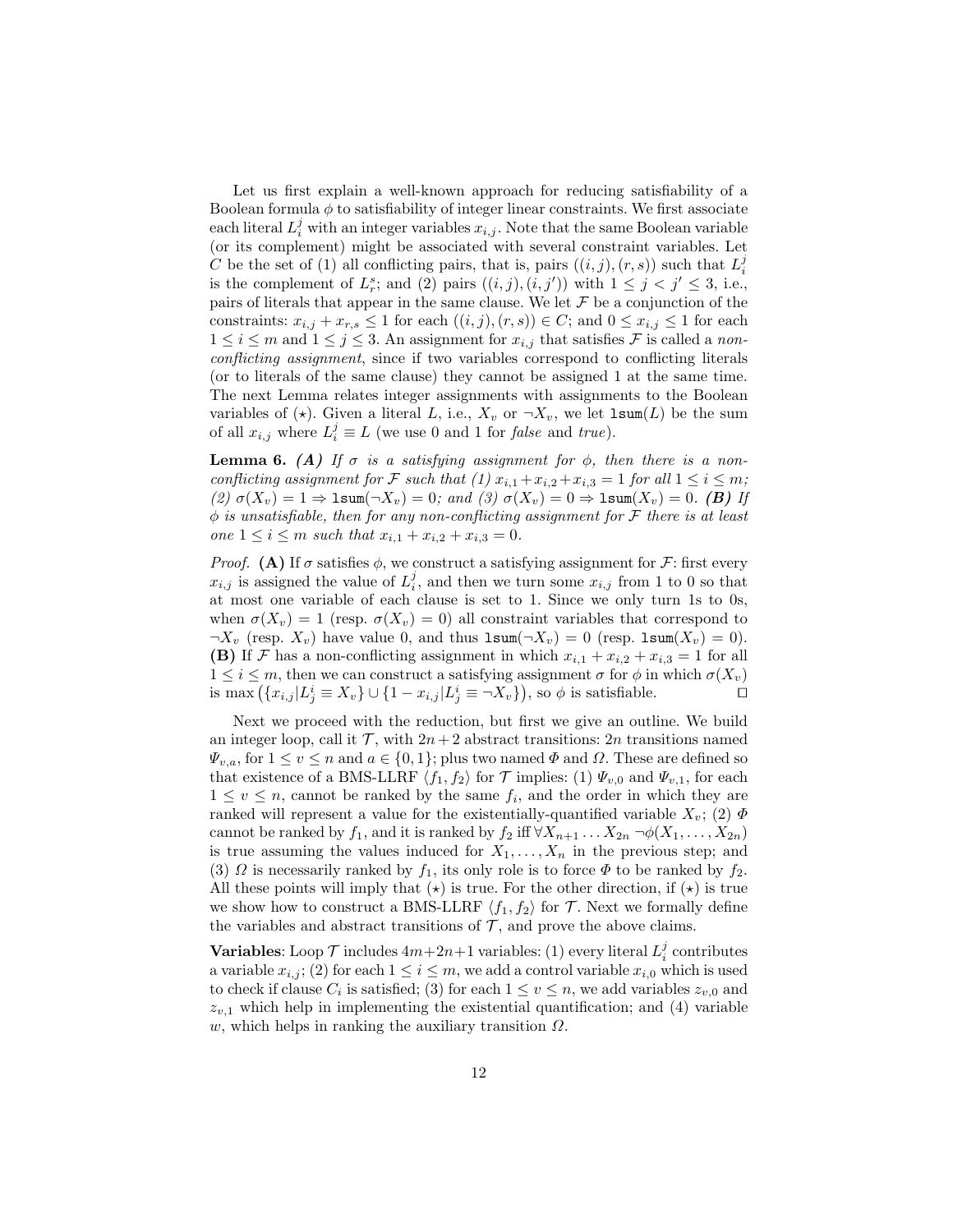**Transitions:** First we define  $\Phi$ , the transition that intuitively checks for satisfiability of  $\phi(X_1, \ldots, X_{2n})$ . It is a conjunction of the following constraints

<span id="page-12-6"></span><span id="page-12-5"></span><span id="page-12-2"></span> $0 \leq x_{i,j} \leq 1 \ \land \ x_i'$ for all  $1 \le i \le m, 1 \le j \le 3$  (12)  $x_{i,j} + x_{r,s} \le 1$  for all  $((i, j), (r, s)) \in C$  (13)  $x_{i,0} \geq 0 \ \land \ x'_{i,0} = x_{i,0} + x_{i,1} + x_{i,2} + x_{i,3} - 1$  for all  $1 \leq i \leq m$  (14)  $z_{v,0} \ge 0 \;\wedge\; z'_{v,0} = z_{v,0} - \text{lsum}(X_v)$  for all  $1 \le v \le n$  (15)  $z_{v,1} \ge 0 \;\wedge\; z'_{v,1} = z_{v,1} - \text{lsum}(\neg X_v)$  for all  $1 \le v \le n$  (16) w  $y' = w$  (17)

Secondly, we define  $2n$  transitions which, intuitively, force a choice of a Boolean value for each of  $X_1, \ldots, X_n$ . For  $1 \le v \le n$  and  $a \in \{0,1\}$ , transition  $\Psi_{v,a}$  is defined as a conjunction of the following constraints

| $z_{v,a} \geq 0 \ \wedge \ z'_{v,a} = z_{v,a} - 1$ |                                                         | (18)      |
|----------------------------------------------------|---------------------------------------------------------|-----------|
| $z_{u,b} > 0$                                      | for all $1 \le u \le n, b \in \{0, 1\}, u \ne v$        | (19)      |
| $z'_{u,b} = z_{u,b}$                               | for all $1 \le u \le n, b \in \{0,1\}, (u,b) \ne (v,a)$ | (20)      |
| $x'_{i,0} \geq 0 \ \wedge \ x'_{i,0} = x_{i,0}$    | for all $1 \leq i \leq m$                               | (21)      |
| $w > 0 \land w' = w$                               |                                                         | $^{'}22)$ |

Finally we define the abstract transition  $\Omega$ , which aids in forcing a desired form of the BMS-LLRF, and it is defined as a conjunction of the following constraints

<span id="page-12-4"></span><span id="page-12-3"></span><span id="page-12-0"></span>
$$
w \ge 0 \ \land \ w' = w - 1
$$
  
\n
$$
z_{u,b} \ge 0 \ \land \ z'_{u,b} = z_{u,b}
$$
 for all  $1 \le u \le n, b \in \{0, 1\}$  (23)  
\n(24)

<span id="page-12-1"></span>Now, we argue that in order to have a two-component BMS-LLRF for  $\mathcal{T}$ , the transitions have to be associated to the two components in a particular way.

**Lemma 7.** Suppose that  $\langle f_1, f_2 \rangle$  is a BMS-LLRF for T. Then, necessarily, the correspondence between the BMS-LLRF components and transitions is as follows: (i)  $\Omega$  is ranked by  $f_1$ ; (ii)  $\Phi$  is ranked by  $f_2$ ; (iii) for  $1 \le v \le n$ , one of  $\Psi_{v,0}$  and  $\Psi_{v,1}$  is ranked by  $f_1$ , and the other by  $f_2$ .

*Proof.* An LRF for  $\Omega$  must involve w, since it is the only decreasing variable, and cannot involve any  $x_{i,j}$  since they change randomly. Similarly, an LRF for  $\Phi$ cannot involve w as it has no lower bound, and it must involve at least one  $x_{i,j}$ since no function that involves only  $z_{v,a}$  variable(s) decreases for an initial state in which all  $x_{i,j}$  are assigned 0. Note that such LRF cannot be non-increasing for  $\Omega$  since  $x_{i,j}$  change randomly in  $\Omega$ . Thus, we conclude that  $\Omega$  must be associated with  $f_1$  and  $\Phi$  with  $f_2$ . For the last point, for each  $1 \le v \le n$ , transitions  $\Psi_{v,0}$  and  $\Psi_{v,1}$  must correspond to different positions because variables that descend in one (namely  $z_{v,a}$  of  $\Psi_{v,a}$ ) are not bounded in the other (since [\(19\)](#page-12-0) requires  $u\neq v$ ). □

<span id="page-12-7"></span>**Lemma 8.** A BMS-LLRF of dimension two exists for  $\mathcal{T}$  iff  $(\star)$  is true.

*Proof.* Assume that a BMS-LLRF  $\langle f_1, f_2 \rangle$  exists for T, we show that  $(\star)$  is true. By Lemma [7](#page-12-1) we know how the transitions are associated with the positions, up to the choice of placing  $\Psi_{v,0}$  and  $\Psi_{v,1}$ , for each  $1 \le v \le n$ . Suppose that, for each  $1 \leq v \leq n$ , the one which is associated with  $f_2$  is  $\Psi_{v,a_v}$ , i.e.,  $a_v \in \{0,1\}$ , and let  $\bar{a}_v$  be the complement of  $a_v$ . By construction we know that: (i) in  $\Psi_{v,a_v}$  the variables  $z_{v,\bar{a}_v}$  and  $x_{i,j}$  with  $j \ge 1$  change randomly, which means that  $f_2$  cannot involve them; and (ii) in  $\Phi$  the variable w is not lower bounded, which means that  $f_2$  cannot involve w. Since these transitions must be ranked by  $f_2$ , we can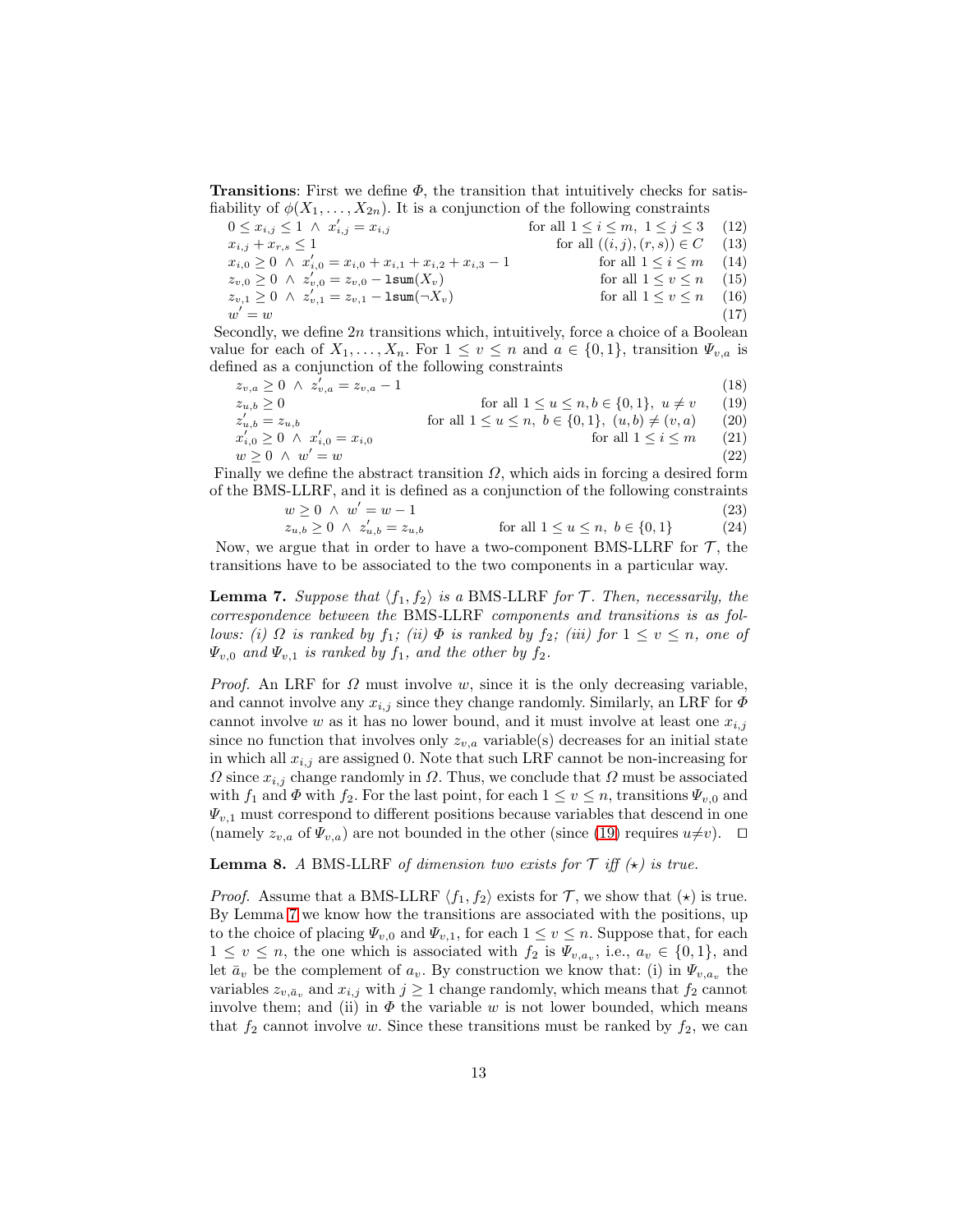assume that  $f_2$  has the form  $f_2(\mathbf{x}, \mathbf{z}, w) = \sum_i c_i \cdot x_{i,0} + \sum_v c_v \cdot z_{v,a_v}$  where  $c_i$  and  $c_v$  are non-negative rational coefficients. We claim that  $(\star)$  is necessarily true; for that purpose we select the value  $a_v$  for each  $X_v$ , and next we show that this makes it is impossible to satisfy  $\phi(X_1, \ldots, X_{2n})$ . Assume, to the contrary, that there is a satisfying assignment  $\sigma$  for  $\phi$ , such that  $\sigma(X_v) = a_v$  for all  $1 \le v \le n$ . By Lemma [6](#page-11-0) we know that we can construct an assignment to the variables  $x_{i,j}$  such that (i)  $x_{i,1} + x_{i,2} + x_{i,3} = 1$ , for each  $1 \leq i \leq m$ , which means that  $x'_{i,0} = x_{i,0}$  at [\(14\)](#page-12-2); and (ii) for each  $1 \le v \le m$ , if  $a_v = 0$  (resp.  $a_v = 1$ ), then  $\text{Isum}(X_v) = 0$  (resp.  $\text{Isum}(\neg X_v) = 0$ ), which means that  $z'_{v,a_v} = z_{v,a_v}$  at [\(15\)](#page-12-3) (resp. [\(16\)](#page-12-4)). Hence  $f_2$  as described above does not rank  $\Phi$  since none of its variables change, contradicting our assumption. We conclude that  $(\star)$  is true.

Now assume that  $(\star)$  is true, we construct a BMS-LLRF of dimension two. The assumption means that there are values  $a_1, \ldots, a_n$  for the existentiallyquantified variables to satisfy the sentence. Let  $f_1(\mathbf{x}, \mathbf{z}, w) = w + \sum_{v=1}^n z_{v, \bar{a}_v}$  and  $f_2(\mathbf{x}, \mathbf{z}, w) = \sum_{i=1}^m x_{i,0} + \sum_{v} z_{v,a_v}$ . We claim that  $\langle f_1, f_2 \rangle$  is a BMS-LLRF such that: (i)  $f_1$  is an LRF for  $\Omega$  and  $\Psi_{v,\bar{a}_v}$ , and non-increasing for  $\Psi_{v,a_v}$  and  $\Phi$ ; and (ii)  $f_2$  is an LRF for  $\Psi_{v,a_v}$  and  $\Phi$ . All this is easy to verify, except possibly that  $f_2$  is an LRF for  $\Phi$ , for which we argue in more detail. By assumption,  $\phi(a_1, \ldots, a_n, X_{n+1}, \ldots, X_{2n})$  is unsatisfiable. Consider a state in which  $\Phi$  is enabled; by [\(12,](#page-12-5)[13\)](#page-12-6), this state may be interpreted as a selection of non-conflicting literals. If one of the selected literals does not agree with the assignment chosen for  $X_1, \ldots, X_n$ , then by [\(15](#page-12-3)[,16\)](#page-12-4) the corresponding variable  $z_{v,a_v}$  is decreasing. Otherwise, there must be an unsatisfied clause, and the corresponding variable  $x_{i,0}$  is decreasing. All other variables involved in  $f_2$  are non-increasing, all are lower bounded, so  $f_2$  is an LRF for  $\Phi$ . □

 $\Sigma_2^P$ -hardness of BMS-LEXLINRF(d, Z) for  $d=2$  follows from Lemma [8.](#page-12-7) For  $d > 2$ , we add to  $\mathcal T$  additional  $d-2$  paths as those of Ex. [3;](#page-7-3) and to each original path in  $\mathcal T$  we add  $x' = x$  and  $y' = y$   $(x, y)$  are used in Ex. 3. Then, the new loop has a BMS-LLRF of dimension d iff  $(\star)$  is true. This concludes the proof of Th. [4.](#page-10-0)

## 7 Related Work

LLRFs appear in the classic works of Turing [\[28\]](#page-16-3) and Floyd [\[15\]](#page-15-6). Automatic generation of LRFs and LLRFs for linear-constraint loops begins, in the context of logic programs, with Sohn and van Gelder [\[26\]](#page-16-2). For imperative programs, it begins with Colón and Sipma  $[9,10]$  $[9,10]$ . The work of Feautrier on scheduling  $[13,14]$  $[13,14]$ includes, in essence, generation of LRFs and LLRFs. All these works gave algorithms that yield polynomial time complexity (inherited from LP), except for Colón and Sipma's method which is based on LP duality and polars. The polynomial-time LP method later reappeared in [\[21,](#page-16-0)[23\]](#page-16-1). These methods are complete over the rationals and can be used in an integer setting by relaxing the loop from integer to rational variables, sacrificing completeness. This completeness problem was pointed out (but not solved) in [\[21,](#page-16-0)[24\]](#page-16-8), while [\[11,](#page-15-8)[13\]](#page-15-2) pointed out the role of the integer hull in ensuring completeness. Bradley et al. [\[6\]](#page-15-9) use a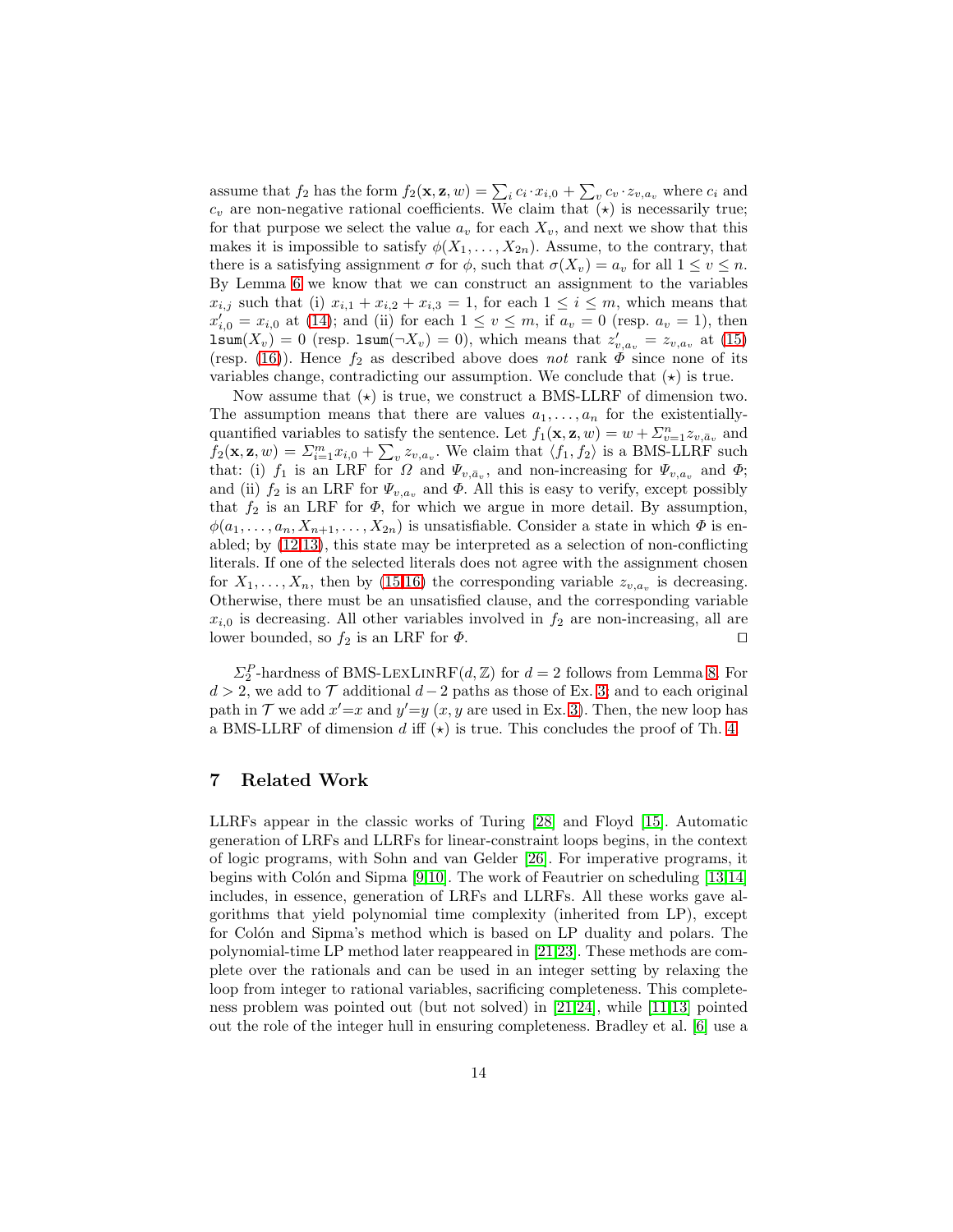bisection search over the space of coefficients for inferring LRFs over the integers, which yields completeness at exponential cost (as argued in [\[3\]](#page-15-3)).

Alias et al. [\[1\]](#page-15-0) extended the LP approach to LLRFs, obtaining a polynomialtime algorithm which is sound and complete over the rationals (for their notion of LLRF). The (earlier) work of Bradley et al. [\[4\]](#page-15-4) introduced BMS-LLRFs and used a "constraint-solving method" that finds such LLRFs along with supporting invariants. The method involves an exponential search for the association of paths to LLRF components, and is complete over the reals. Subsequent work used more complex extensions of the LLRF concept [\[5,](#page-15-10)[7\]](#page-15-11). Harris et al. [\[16\]](#page-16-9) demonstrate that it is advantageous, to a tool that is based on a CEGAR loop, to search for LLRFs instead of LRFs only. The LLRFs they use are BMS-LLRFs. Similar observations have been reported in [\[12\]](#page-15-12) (also using BMS-LLRFs), [\[8\]](#page-15-13) (using ADFG-LLRFs) and [\[19\]](#page-16-10) (using a an iterative construction that extends BMS-LLRFs). Heizmann and Leike [\[17\]](#page-16-11) generalize the constraint-based approach by defining the concept of a "template" for which one can solve using a constraint solver. They also provide a template for ADFG-LLRFs (of constant dimension). Ben-Amram [\[2\]](#page-15-14) shows that *every* terminating monotonicity-constraint program has a *piecewise* LLRF of dimension at most  $2n$ . Piecewise LLRFs are also used in [\[29\]](#page-16-12), with no completeness result, there they are inferred by abstract interpretation.

#### 8 Conclusion

This work contributes to understanding the design space of the ranking-function method, a well-known method for termination analysis of numeric loops, as well as related analyses (iteration bounds, parallelization schedules). This design space is inhabited by several kinds of "ranking functions" previously proposed. We focused on BMS-LLRFs and compared them to other proposals of a similar nature. We characterized the complexity of finding, or deciding the existence of, BMS-LLRF for rational and integer MLC loops. We also compared these three methods regarding the dimension of the LLRF, and the complexity of optimizing the dimension, which turns out to be essentially harder for BMS-LLRFs. Given our reductions, it is easy to show that it is impossible to approximate the minimal dimension of BMS-LLRFs, in polynomial time, within a factor smaller than  $\frac{3}{2}$ , unless  $P=NP$  for rational loops, and  $\Sigma_2^P=\Delta_2^P$  for integer loops (see App. [C\)](#page-23-0).

We conclude that none of the three methods is universally preferable. Even ADFG-LLRFs, which in principle are weaker than both other methods, have an advantage, in that the algorithm for computing them may be more efficient in practice (due to solving smaller LP problems). If this is not a concern, they can be replaced by BG-LLRFs, so we are left with two, incomparable techniques. This incomparability stems from the fact that BG-LLRFs and BMS-LLRFs relax the restrictions of ADFG-LLRFs in two orthogonal directions: the first in quantifying over concrete transitions rather than abstract ones, and the second in allowing negative components. By making both relaxations, we get a new type of LLRF [\[19\]](#page-16-10), which is as in Def. [2](#page-4-2) but relaxing condition [\(5\)](#page-4-1) to hold only for  $j = i$ , but for which the computational complexity questions are still open.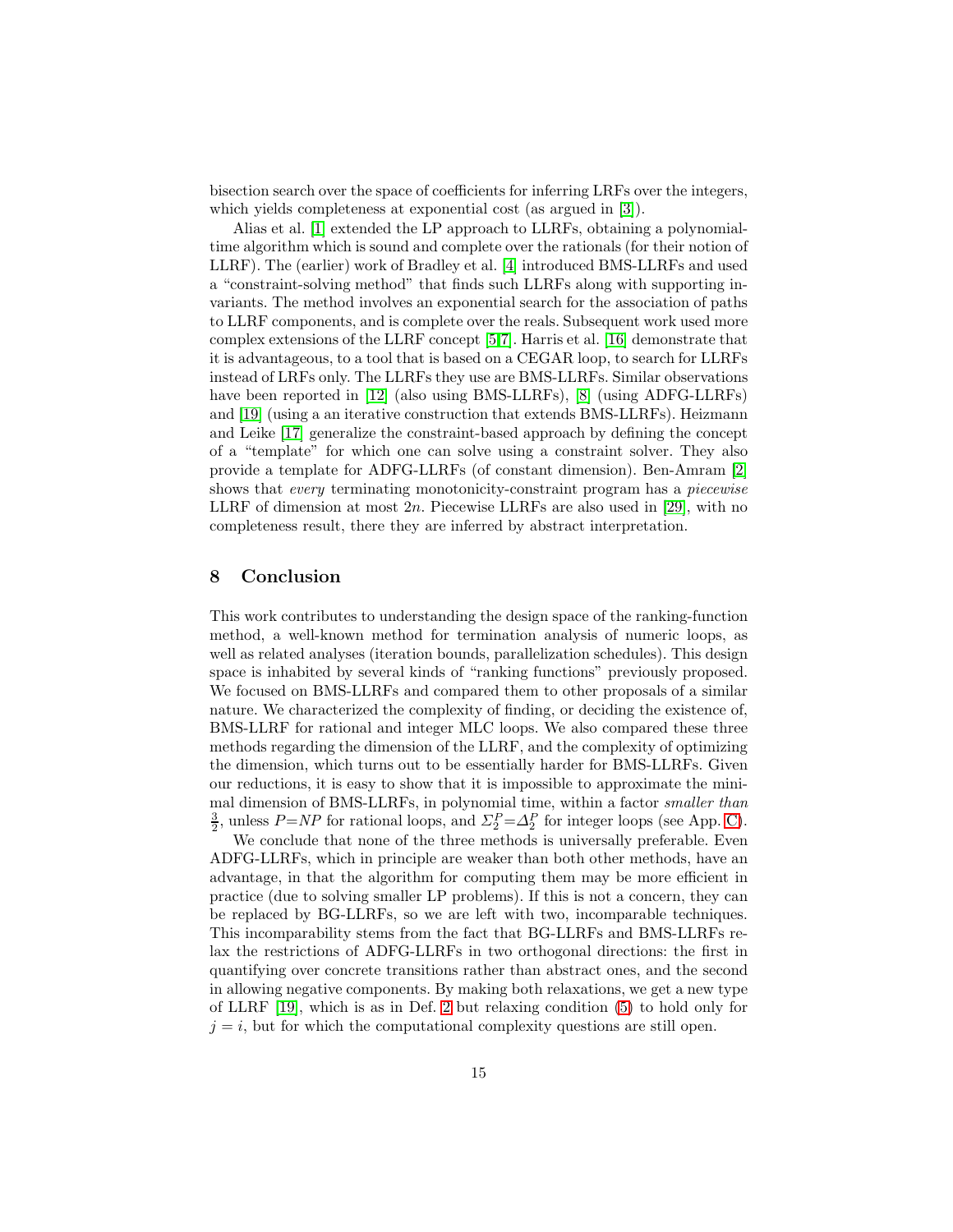#### <span id="page-15-0"></span>References

- 1. Christophe Alias, Alain Darte, Paul Feautrier, and Laure Gonnord. Multidimensional rankings, program termination, and complexity bounds of flowchart programs. In Radhia Cousot and Matthieu Martel, editors, Static Analysis Sym*posium, SAS'10, volume 6337 of LNCS, pages 117–133. Springer, 2010.*
- <span id="page-15-14"></span>2. Amir M. Ben-Amram. Monotonicity constraints for termination in the integer domain. Logical Methods in Computer Science, 7(3), 2011.
- <span id="page-15-3"></span>3. Amir M. Ben-Amram and Samir Genaim. Ranking functions for linear-constraint loops. Journal of the ACM, 61(4), 2014.
- <span id="page-15-4"></span>4. Aaron R. Bradley, Zohar Manna, and Henny B. Sipma. Linear ranking with reachability. In Kousha Etessami and Sriram K. Rajamani, editors, Computer Aided Verification, CAV'05, volume 3576 of LNCS, pages 491–504. Springer, 2005.
- <span id="page-15-10"></span>5. Aaron R. Bradley, Zohar Manna, and Henny B. Sipma. The polyranking principle. In Luís Caires, Giuseppe F. Italiano, Luís Monteiro, Catuscia Palamidessi, and Moti Yung, editors, International Colloquium on Automata, Languages and Programming, ICALP'05, volume 3580 of LNCS, pages 1349–1361. Springer, 2005.
- <span id="page-15-9"></span>6. Aaron R. Bradley, Zohar Manna, and Henny B. Sipma. Termination analysis of integer linear loops. In Martín Abadi and Luca de Alfaro, editors, *Concurrency* Theory, CONCUR 2005, volume 3653 of LNCS, pages 488–502. Springer, 2005.
- <span id="page-15-11"></span>7. Aaron R. Bradley, Zohar Manna, and Henny B. Sipma. Termination of polynomial programs. In Radhia Cousot, editor, Verification, Model Checking, and Abstract Interpretation, VMCAI'05, volume 3385 of LNCS, pages 113–129. Springer, 2005.
- <span id="page-15-13"></span>8. Marc Brockschmidt, Byron Cook, and Carsten Fuhs. Better termination proving through cooperation. In Natasha Sharygina and Helmut Veith, editors, Computer Aided Verification, CAV 2013, volume 8044 of Lecture Notes in Computer Science, pages 413–429. Springer, 2013.
- <span id="page-15-1"></span>9. Michael Colón and Henny Sipma. Synthesis of linear ranking functions. In Tiziana Margaria and Wang Yi, editors, Tools and Algorithms for the Construction and Analysis of Systems, TACAS'01, volume 2031 of LNCS, pages 67–81. Springer, 2001.
- <span id="page-15-7"></span>10. Michael Colón and Henny Sipma. Practical methods for proving program termination. In Ed Brinksma and Kim Guldstrand Larsen, editors, Computer Aided Verification, 14th International Conference, CAV'02,Copenhagen, Denmark, July 27-31, 2002, Proceedings, volume 2404 of LNCS, pages 442–454. Springer, 2002.
- <span id="page-15-8"></span>11. Byron Cook, Daniel Kroening, Philipp R¨ummer, and Christoph M. Wintersteiger. Ranking function synthesis for bit-vector relations. Formal Methods in System Design, 43(1):93–120, 2013.
- <span id="page-15-12"></span>12. Byron Cook, Abigail See, and Florian Zuleger. Ramsey vs. lexicographic termination proving. In Nir Piterman and Scott A. Smolka, editors, Tools and Algorithms for the Construction and Analysis of Systems,TACAS 2013, volume 7795 of Lecture Notes in Computer Science, pages 47–61. Springer, 2013.
- <span id="page-15-2"></span>13. Paul Feautrier. Some efficient solutions to the affine scheduling problem. I. onedimensional time. International Journal of Parallel Programming, 21(5):313–347, 1992.
- <span id="page-15-5"></span>14. Paul Feautrier. Some efficient solutions to the affine scheduling problem. II. multidimensional time. International Journal of Parallel Programming, 21(6):389–420, 1992.
- <span id="page-15-6"></span>15. R. W. Floyd. Assigning meanings to programs. Proceedings of Symposia in Applied Mathematics, XIX:19–32, 1967.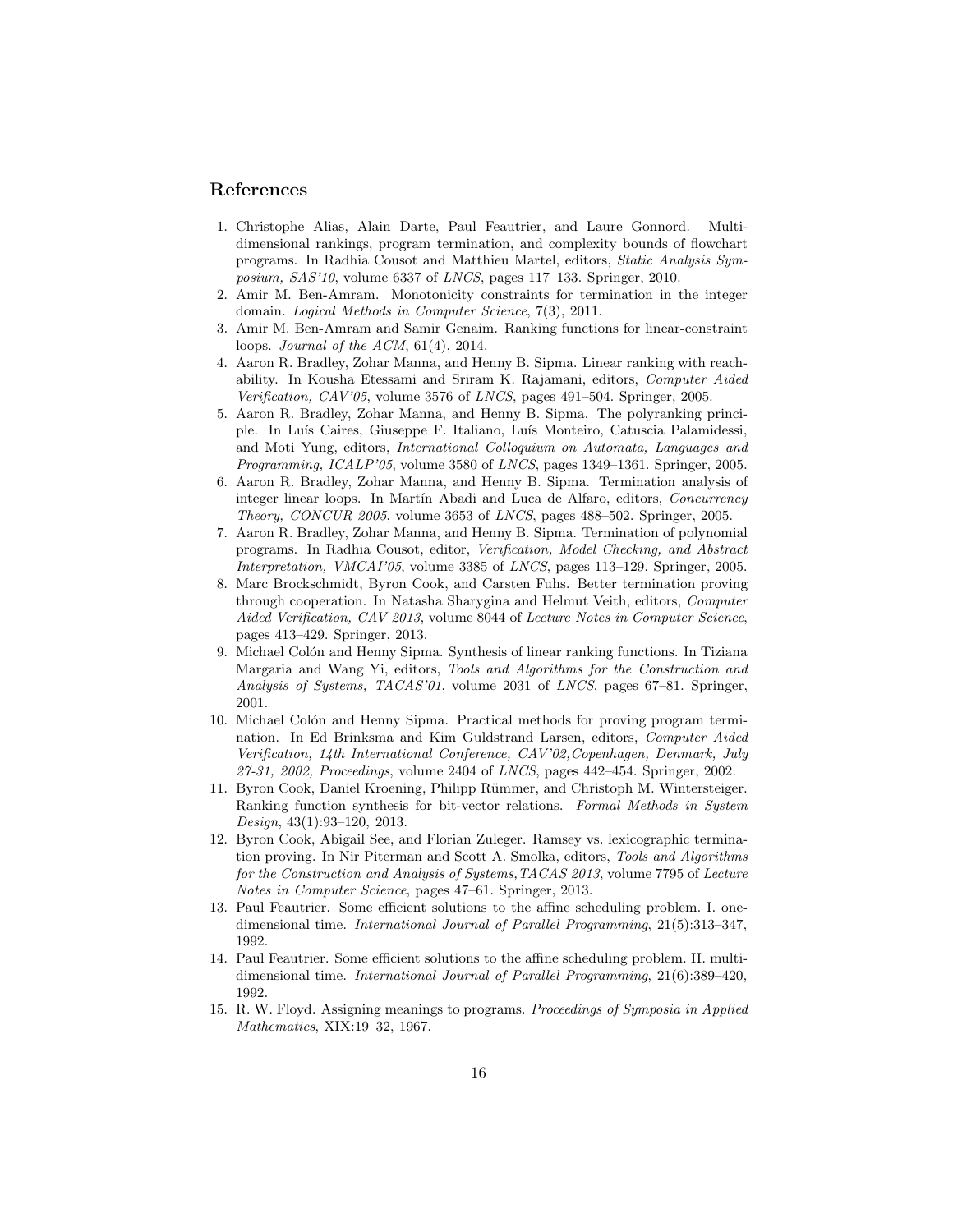- <span id="page-16-9"></span>16. William R Harris, Akash Lal, Aditya V Nori, and Sriram K Rajamani. Alternation for termination. In Static Analysis Symposium, SAS 2011, volume 6337 of LNCS, pages 304–319. Springer, 2011.
- <span id="page-16-11"></span>17. Matthias Heizmann and Jan Leike. Ranking templates for linear loops. In Erika Abrahám and Klaus Havelund, editors, *Tools and Algorithms for the Construction* and Analysis of Systems, TACAS 2014, volume 8413 of Lecture Notes in Computer Science, pages 172–186. Springer International Publishing, 2014.
- <span id="page-16-13"></span><span id="page-16-10"></span>18. Michael Krivelevich and Benny Sudakov. Approximate coloring of uniform hypergraphs. J. Algorithms, 49(1):2–12, October 2003.
- 19. Daniel Larraz, Albert Oliveras, Enric Rodríguez-Carbonell, and Albert Rubio. Proving termination of imperative programs using Max-SMT. In Formal Methods in Computer-Aided Design, FMCAD 2013, pages 218–225. IEEE, 2013.
- <span id="page-16-5"></span>20. László Lovász. Coverings and colorings of hypergraphs. In Proceedings of the  $4th$ Southeastern Conference on Combinatorics, Graph Theory, and Computing, pages 3–12, 1973.
- <span id="page-16-0"></span>21. Frédéric Mesnard and Alexander Serebrenik. Recurrence with affine level mappings is P-time decidable for CLP(R).  $TPLP$ ,  $8(1):111-119$ , 2008.
- <span id="page-16-6"></span>22. Kevin T. Phelps and Vojtech Rödl. On the algorithmic complexity of coloring simple hypergraphs and steiner triple systems. Combinatorica, 4(1):79–88, 1984.
- <span id="page-16-1"></span>23. Andreas Podelski and Andrey Rybalchenko. A complete method for the synthesis of linear ranking functions. In Bernhard Steffen and Giorgio Levi, editors, Verification, Model Checking, and Abstract Interpretation, VMCAI'04, volume 2937 of LNCS, pages 239–251. Springer, 2004.
- <span id="page-16-8"></span>24. Andrey Rybalchenko. Temporal Verification with Transition Invariants. PhD thesis, Universität des Saarlandes, 2004.
- <span id="page-16-4"></span>25. Alexander Schrijver. Theory of Linear and Integer Programming. John Wiley and Sons, New York, 1986.
- <span id="page-16-2"></span>26. Kirack Sohn and Allen Van Gelder. Termination detection in logic programs using argument sizes. In Daniel J. Rosenkrantz, editor, Symposium on Principles of Database Systems, pages 216–226. ACM Press, 1991.
- <span id="page-16-7"></span>27. Larry J Stockmeyer. The polynomial-time hierarchy. Theoretical Computer Science, 3(1):1–22, 1976.
- <span id="page-16-3"></span>28. Alan M. Turing. Checking a large routine. In Report of a Conference on High Speed Automatic Calculating Machines, pages 67–69, 1948. reprinted in: The early British computer conferences, vol. 14 of Charles Babbage Institute Reprint Series For The History Of Computing, MIT Press, 1989.
- <span id="page-16-12"></span>29. Caterina Urban and Antoine Miné. An abstract domain to infer ordinal-valued ranking functions. In Zhong Shao, editor, Programming Languages and Systems - 23rd European Symposium on Programming, ESOP 2014, Grenoble, France, April 5-13, 2014, Proceedings, volume 8410 of Lecture Notes in Computer Science, pages 412–431. Springer, 2014.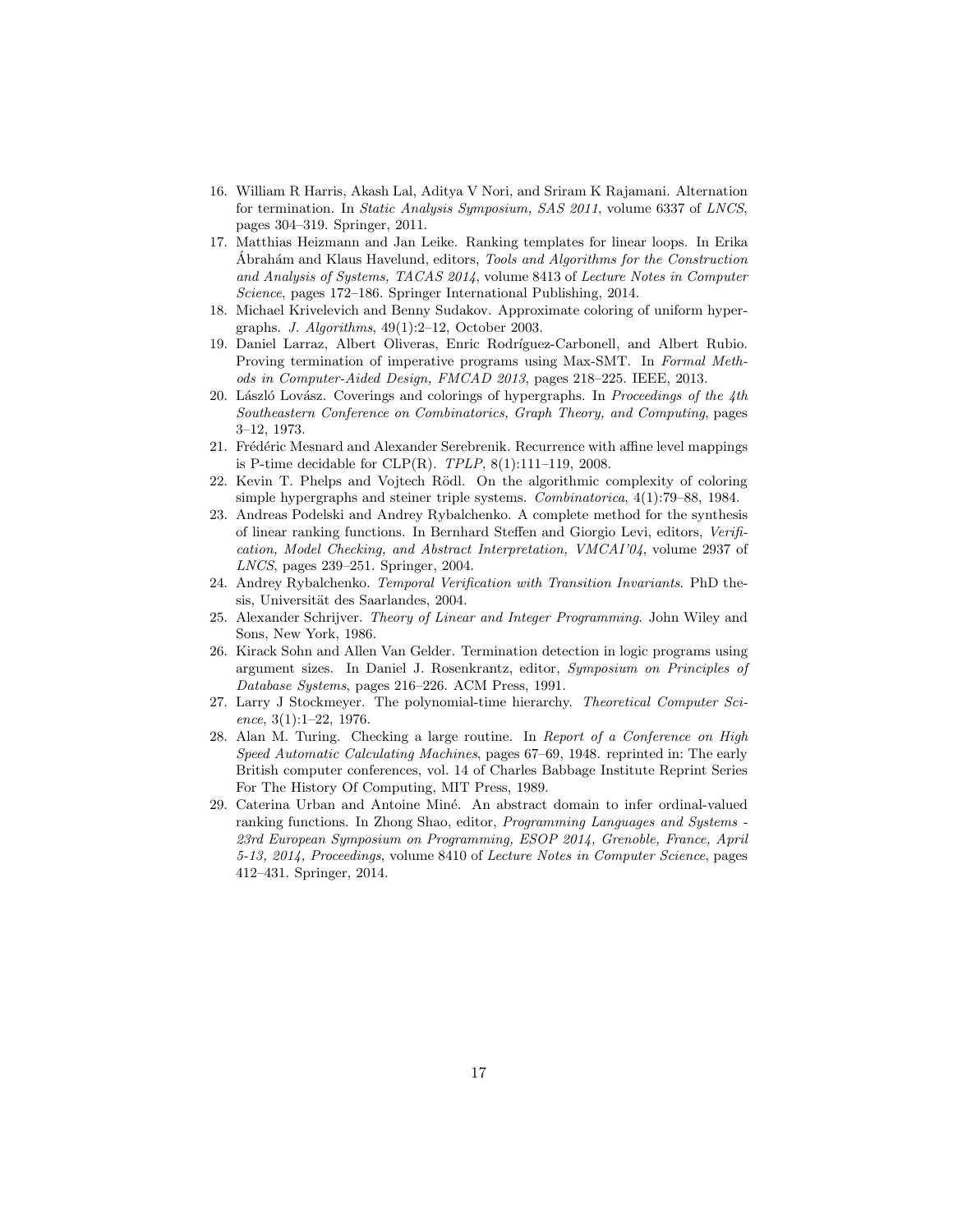## <span id="page-17-0"></span>A BMS-LexLinRF $(\mathbb{Z})$  is coNP-complete

The coNP-hardness follows from the reduction in [\[3,](#page-15-3) Sect. 3.1], since it constructs a loop that either does not terminate or has an LRF. Next we prove inclusion in coNP by showing that the complement problem, i.e., the nonexistence of a BMS-LLRF, has a polynomially checkable witness. We assume a given MLC loop  $\mathcal{Q}_1, \ldots, \mathcal{Q}_k$  where each  $\mathcal{Q}_i$  is given as a set of linear constraints, over  $2n$  variables  $(n \text{ variables and } n \text{ primes}$  variables). In this appendix we assume familiarity with Section 2.1 of [\[3\]](#page-15-3) (preliminaries on polyhedra).

Recall that Proposition [1,](#page-6-0) when applied to  $I(\mathcal{Q}_1), \ldots, I(\mathcal{Q}_k)$ , implies that  $I(\mathcal{Q}_1), \ldots, I(\mathcal{Q}_k)$  has no BMS-LLRF iff there is a subset of the transition polyhedra that has no BMS-QLRF. This suggests that this subset can be used as a witness for the nonexistence of a BMS-LLRF. However, checking that such a subset has no BMS-QLRF cannot be done in polynomial time using the Algorithm of Lemma [4,](#page-6-1) since it requires computing the corresponding integer hull, and thus cannot be directly used as a witness. Instead, we show that there is finite set of integers points, related to this subset of the transition polyhedra, that can witness the nonexistence of a BMS-QLRF, and, moreover, can be checked in polynomial time (by checking that some corresponding set of constraints has no solution, over the rationals). Without loss of generality, assume that the subset of the transition polyhedra that we are considering, for the nonexistence of BMS-QLRF, is  $I(\mathcal{Q}_1), \ldots, I(\mathcal{Q}_\ell)$  for some  $\ell \leq k$ .

We first show that there is a polynomially checkable witness for the nonexistence of a BMS-QLRF for  $I(Q_1), \ldots, I(Q_\ell)$  that ranks a specific  $I(Q_p)$  for  $1 \leq p \leq \ell$  — we refer to such BMS-QLRF as BMS-QLRF(p). Then we use this witness to construct one for the non-existence of BMS-QLRF.

<span id="page-17-1"></span>**Definition 4.** Let  $X = X_1 \cup \cdots \cup X_\ell$ ,  $Y = Y_1 \cup \cdots \cup Y_\ell$  and  $1 \leq p \leq \ell$ , such that (a)  $X_i \subseteq I(Q_i)$ ; (b)  $Y_i \subseteq I(\mathcal{R}_{Q_i})$ ; (c)  $Y_i \neq \emptyset \Rightarrow X_i \neq \emptyset$ ; and (d)  $X_p \neq \emptyset$ . We say that  $\langle X, Y \rangle$  is a witness against the existence of a BMS-QLRF(p) for  $I(Q_1), \ldots, I(Q_\ell)$  if the following set of linear constraints has no solution

$$
\vec{\lambda} \cdot \mathbf{x} + \lambda_0 \ge 0 \quad \text{for all } \mathbf{x}'' \in X_p \tag{25a}
$$

$$
\vec{\lambda} \cdot (\mathbf{x} - \mathbf{x}') \ge 1 \quad \text{for all } \mathbf{x}'' \in X_p \tag{25b}
$$

$$
\vec{\lambda} \cdot (\mathbf{x} - \mathbf{x}') \ge 0 \quad \text{for all } \mathbf{x}'' \in X_i \quad (i \ne p) \tag{25c}
$$

<span id="page-17-6"></span><span id="page-17-5"></span><span id="page-17-4"></span><span id="page-17-3"></span><span id="page-17-2"></span>
$$
\vec{\lambda} \cdot \mathbf{y} \ge 0 \quad \text{for all } \mathbf{y}'' \in Y_p \tag{25d}
$$

$$
\vec{\lambda} \cdot (\mathbf{y} - \mathbf{y}') \ge 0 \quad \text{for all } \mathbf{y}'' \in Y_i \quad \forall i \tag{25e}
$$

The variables in the above constraints are  $\lambda_0$ ,  $\vec{\lambda}$ , and they are rational-valued.

<span id="page-17-7"></span>**Lemma 9.** Let  $X = X_1 \cup \cdots \cup X_\ell$ ,  $Y = Y_1 \cup \cdots \cup Y_\ell$  and  $1 \leq p \leq \ell$  be as in Definition [4.](#page-17-1) Then  $I(\mathcal{Q}_1), \cdots, I(\mathcal{Q}_\ell)$  has no BMS-QLRF(p).

*Proof.* Assume the contrary, i.e., there is  $(\lambda_0, \vec{\lambda}) \in \mathbb{Q}^{n+1}$  such that  $\rho(\mathbf{x}) = \vec{\lambda}$ .  $\mathbf{x} + \lambda_0$  is a BMS-QLRF(p) for  $I(\mathcal{Q}_1), \cdots, I(\mathcal{Q}_\ell)$ . By assumption, [\(25a\)](#page-17-2)-[\(25e\)](#page-17-3)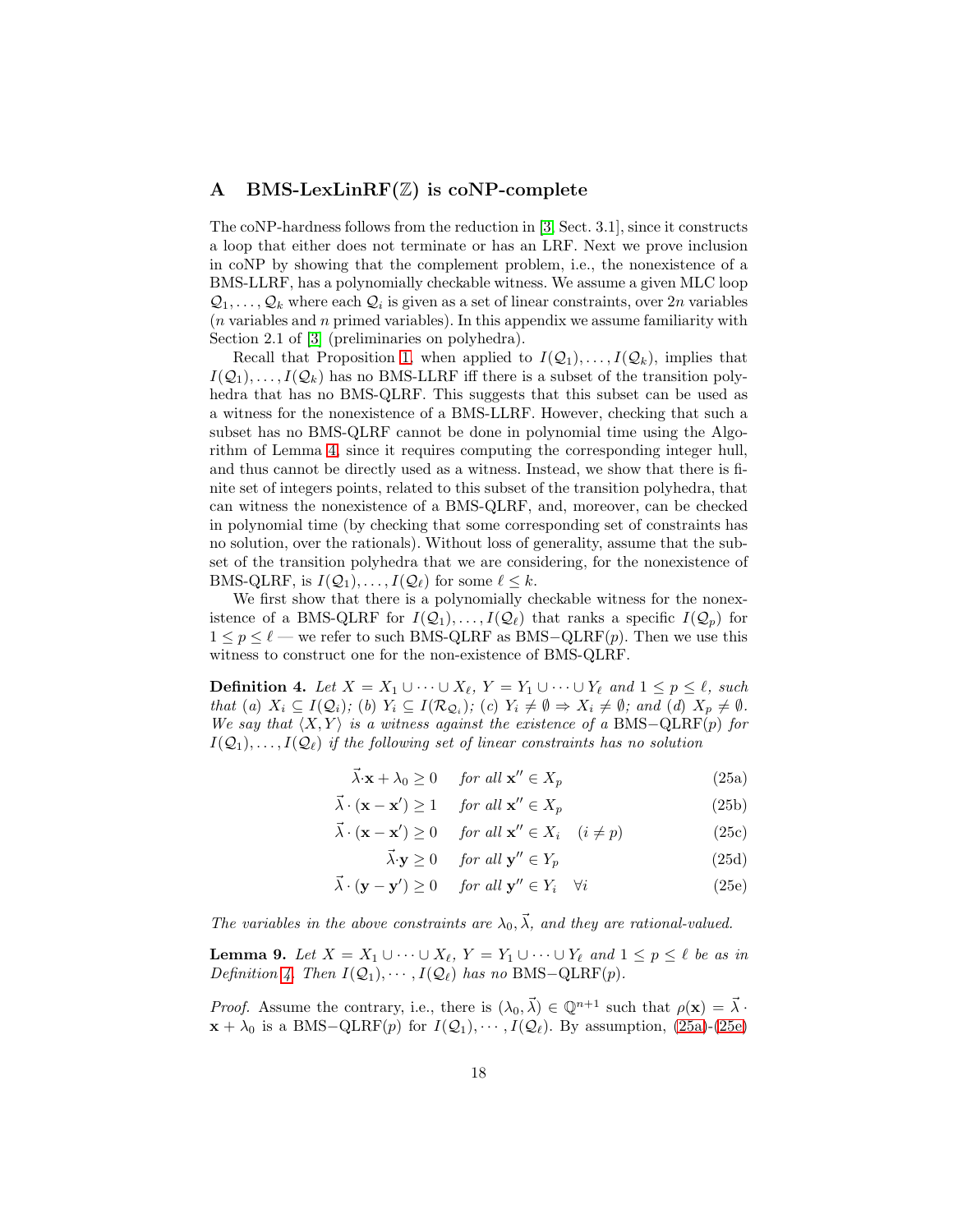has no solution, hence, they are not satisfied by the specific  $(\lambda_0, \vec{\lambda})$  that we have chosen above. But [\(25a\)](#page-17-2)-[\(25c\)](#page-17-4) are clearly satisfied because  $\rho$  is a BMS–QLRF(p), and thus one of [\(25d\)](#page-17-5) or [\(25e\)](#page-17-3) is not satisfied. We reason on these two cases separately.

Case 1: Suppose [\(25e\)](#page-17-3) is not satisfied, for some  $y'' \in Y_p$ . That is,  $\vec{\lambda} \cdot y < 0$ . Choose  $\mathbf{x}'' \in X_p$ , and note that for any integer  $a \geq 0$ , the integer point  $\mathbf{z}'' = \mathbf{x}'' + a \cdot \mathbf{y}''$ is a transition in  $I(Q_p)$ , and  $\mathbf{z}'' = \begin{pmatrix} \mathbf{x} + a \cdot \mathbf{y} \\ \mathbf{x}' + a \cdot \mathbf{y}' \end{pmatrix}$ . Now,

$$
\rho(\mathbf{z}) = \vec{\lambda} \cdot (\mathbf{x} + a \cdot \mathbf{y}) + \lambda_0 = \rho(\mathbf{x}) + a \cdot (\vec{\lambda} \cdot \mathbf{y})
$$

It is easy to see that for sufficiently large a we get  $\rho(\mathbf{z}) < 0$ , since  $\vec{\lambda} \cdot \mathbf{y} < 0$ , which contradicts that  $\rho$  is BMS–QLRF(p).

*Case* 2: Suppose [\(25d\)](#page-17-5) is not satisfied, for some  $y'' \in Y_i$ . That is,  $\vec{\lambda} \cdot (\mathbf{y} - \mathbf{y}') < 0$ . Choose  $\mathbf{x}'' \in X_i$  and define  $\mathbf{z}''$  as above. Now,

$$
\rho(\mathbf{z}) - \rho(\mathbf{z}') = \vec{\lambda} \cdot ((\mathbf{x} + a \cdot \mathbf{y}) - (\mathbf{x}' + a \cdot \mathbf{y}')) = \rho(\mathbf{x}) - \rho(\mathbf{x}') + a \cdot (\vec{\lambda} \cdot (\mathbf{y} - \mathbf{y}'))
$$

It is easy to see that for sufficiently large integer a we get  $\rho(\mathbf{z}) - \rho(\mathbf{z}') < 0$ , since  $\vec{\lambda} \cdot (\mathbf{y} - \mathbf{y}') < 0$ , which contradicts that  $\rho$  is BMS-QLRF(p). This concludes the proof. □

<span id="page-18-0"></span>**Lemma 10.** If there no BMS–QLRF(p) for  $I(Q_1), \cdots, I(Q_\ell)$ , then there are finite sets  $X = X_1 \cup \cdots \cup X_\ell$  and  $Y = Y_1 \cup \cdots \cup Y_\ell$ , fulfilling the conditions of Definition [4.](#page-17-1)

*Proof.* For  $1 \leq i \leq \ell$ , let  $\mathcal{Q}_{i} = \text{convhull}\{X_i\} + \text{cone}\{Y_i\}$  be the generator representation of the integer hull of  $\mathcal{Q}_i$ , and define  $X = X_1 \cup \cdots \cup X_\ell$  and  $Y = Y_1 \cup \cdots \cup Y_\ell$ . We claim that  $\langle X, Y \rangle$ , fulfill the conditions of Definition [4.](#page-17-1) Assume the contrary, i.e., [\(25a\)](#page-17-2)-[\(25e\)](#page-17-3) has a solution  $(\lambda_0, \vec{\lambda}) \in \mathbb{Q}^{n+1}$ , we show that  $\rho(\mathbf{x}) = \overrightarrow{\lambda} \cdot \mathbf{x} + \lambda_0$  is a BMS-QLRF(p), contradicting the assumption that no BMS−QLRF(p) exists.

Pick a point  $\mathbf{x}'' \in I(\mathcal{Q}_i)$ , and let  $X_i = {\mathbf{x}_1''}, \dots, {\mathbf{x}_m''}$  and  $Y_i = {\mathbf{y}_1''}, \dots, {\mathbf{y}_t''}$ . Note that  $\mathbf{x}'' = \sum_{i=1}^{m} a_i \cdot \mathbf{x}_i'' + \sum_{j=1}^{t} b_j \cdot \mathbf{y}_j''$  for some rationals  $a_i, b_j \geq 0$ , where  $\sum_{i=1}^{m} a_i = 1$ . We show that  $\rho$  correctly ranks  $\mathbf{x}''$ , i.e., fulfills the corresponding conditions of BMS-QLRF depending on if  $\mathbf{x}''$  comes from  $I(\mathcal{Q}_p)$  or from  $I(\mathcal{Q}_i)$ with  $i \neq p$ :

- $-$  If  $\mathbf{x}'' \in I(Q_p)$ , then each  $x''_j \in X_i$  satisfies [\(25a](#page-17-2), 25b) and each  $y''_j \in Y_i$  satisfies [\(25d,](#page-17-5)[25e\)](#page-17-3), then, it is easy to check that this necessarily imply  $\rho(\mathbf{x}) \ge 0$  and  $\rho(\mathbf{x}) - \rho(\mathbf{x}') \geq 1.$
- − If  $\mathbf{x}''$  ∉  $\mathcal{Q}_{p}$ , then each  $x''_j \in X_i$  satisfies [\(25c\)](#page-17-4) and each  $y''_j \in Y_i$  satisfies [\(25e\)](#page-17-3), it is easy to check that this necessarily imply  $\rho(\mathbf{x}) - \rho(\mathbf{x}') \geq 0$ .

This concludes the proof. □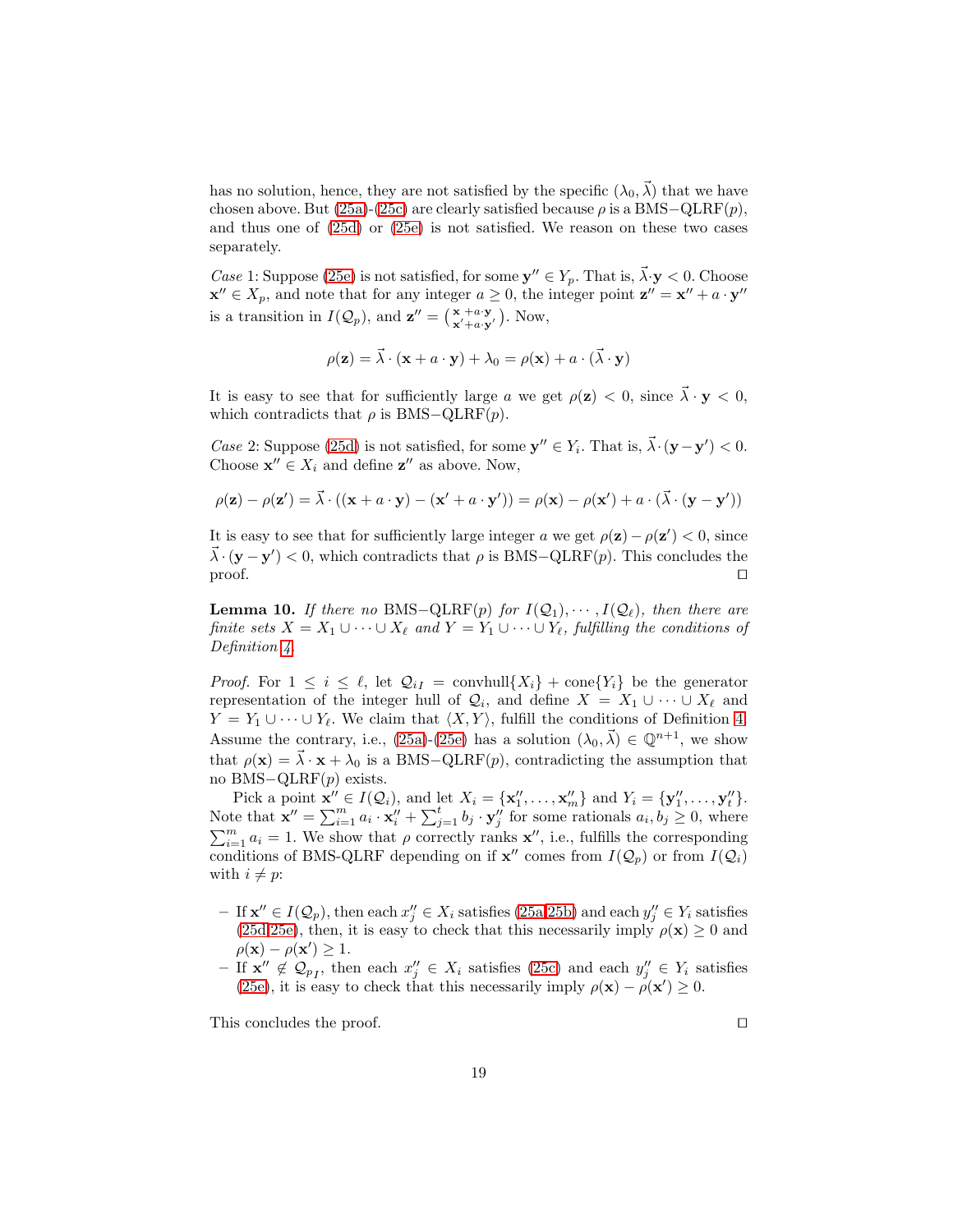**Lemma 11.** If there is a finite witness for the nonexistence of BMS– $\text{QLRF}(p)$ for  $I(Q_1), \ldots, I(Q_\ell)$ , then there is one whose bit-size is polynomial in the bit-size of  $\mathcal{Q}_1, \ldots, \mathcal{Q}_\ell$ .

Proof. By Lemma [10,](#page-18-0) we conclude that if there is a witness then there is one,  $X = X_1 \cup \cdots \cup X_\ell$  and  $Y = Y_1 \cup \cdots \cup Y_\ell$ , such that  $X_i$  and  $Y_i$  come from the generator representation of  $\mathcal{Q}_{iI}$ .

Recall that  $(25a)-(25e)$  $(25a)-(25e)$  has no solution for the points of X and Y. A corollary of Farkas' Lemma [\[25,](#page-16-4) p. 94] states that if a finite set of inequalities over  $\mathbb{Q}^d$ , for some  $d > 0$ , has no solution, there is a subset of at most  $d+1$  inequalities that has no solution. Since the set of inequalities [\(25a\)](#page-17-2)-[\(25e\)](#page-17-3) is over  $\mathbb{Q}^{n+1}$ , there is a subset of at most  $n + 2$  inequalities that has no solution.

These inequalities correspond to  $n+2$  points out of the sets  $X_i$ ,  $Y_i$ . Let  $\hat{X}_i$ (respectively  $\hat{Y}_i$ ) be the set of points that come from  $X_i$  (respectively  $Y_i$ ). Since [\(25a\)](#page-17-2)-[\(25e\)](#page-17-3) has no solution for these sets, at least one of the points must come from a set  $\hat{X}_p$  (otherwise **0** is a solution). But  $n + 1$  other points might come from sets  $\hat{Y}_i$ . Since a witness must satisfy  $\hat{Y}_i \neq \emptyset \Rightarrow \hat{X}_i \neq \emptyset$  and  $\hat{X}_p \neq 0$ , we may have to add  $n+1$  points to form a valid witness, for a total of  $2n+3$ . The bit-size of this witness is polynomial in the input bit-size, because each point comes from the generator representation of some  $\mathcal{Q}_{iI}$ , and it is known that it is possible to choose a generator representation in which each vertex has a bit-size that is polynomial in the bit-size of  $\mathcal{Q}_i$  (see [\[3,](#page-15-3) Th. 2.7 and Th. 2.8]). □

Checking that a given  $X = X_1 \cup \cdots \cup X_\ell$  and  $Y = Y_1 \cup \cdots \cup Y_\ell$  is a witness as in Definition [4](#page-17-1) can be done in polynomial time as follows: First we verify that each  $\mathbf{x}'' \in X_i$  is in  $I(Q_i)$ , which can be done by verifying  $A_i \mathbf{x}'' \leq \mathbf{c}_i$ ; and that each  $y'' \in Y_i$  is in  $I(\mathcal{R}_{\mathcal{Q}_i})$ , which can be done by verifying  $A_i y \leq 0$ . This is done in polynomial time. Note that according to Lemma [9](#page-17-7) it is not necessary to check that  $X_i$  and  $Y_i$  come from a particular generator representation. Then we check that [\(25a\)](#page-17-2)-[\(25e\)](#page-17-3) has no solution, which can be done in polynomial time since it is an LP problem over  $\mathbb{Q}^{n+1}$ .

<span id="page-19-0"></span>Corollary 2. There is a polynomially checkable witness for the nonexistence of a BMS-QLRF for  $I(\mathcal{Q}_1), \ldots, I(\mathcal{Q}_\ell)$ .

*Proof.* The witness consists of  $\ell$  witnesses,  $\langle X^1, Y^1 \rangle, \ldots, \langle X^{\ell}, Y^{\ell} \rangle$ , each as in Definition [4](#page-17-1) for some  $1 \leq p \leq \ell$ . Thus, the *i*-th one witnesses against the existence of BMS−QLRF(i). Thus all together witness against the existence of BMS-QLRF. Its size is clearly polynomial in the the input-bit size, and it can be checked in polynomial time by checking each  $\langle X^i, Y^i \rangle$  as described before.  $\Box$ 

Theorem 5. BMS-LEXLINRF( $\mathbb{Z}$ ) ∈ coNP for MLC loops.

Proof. Straightforward, given Proposition [1](#page-6-0) and Corollary [2.](#page-19-0) □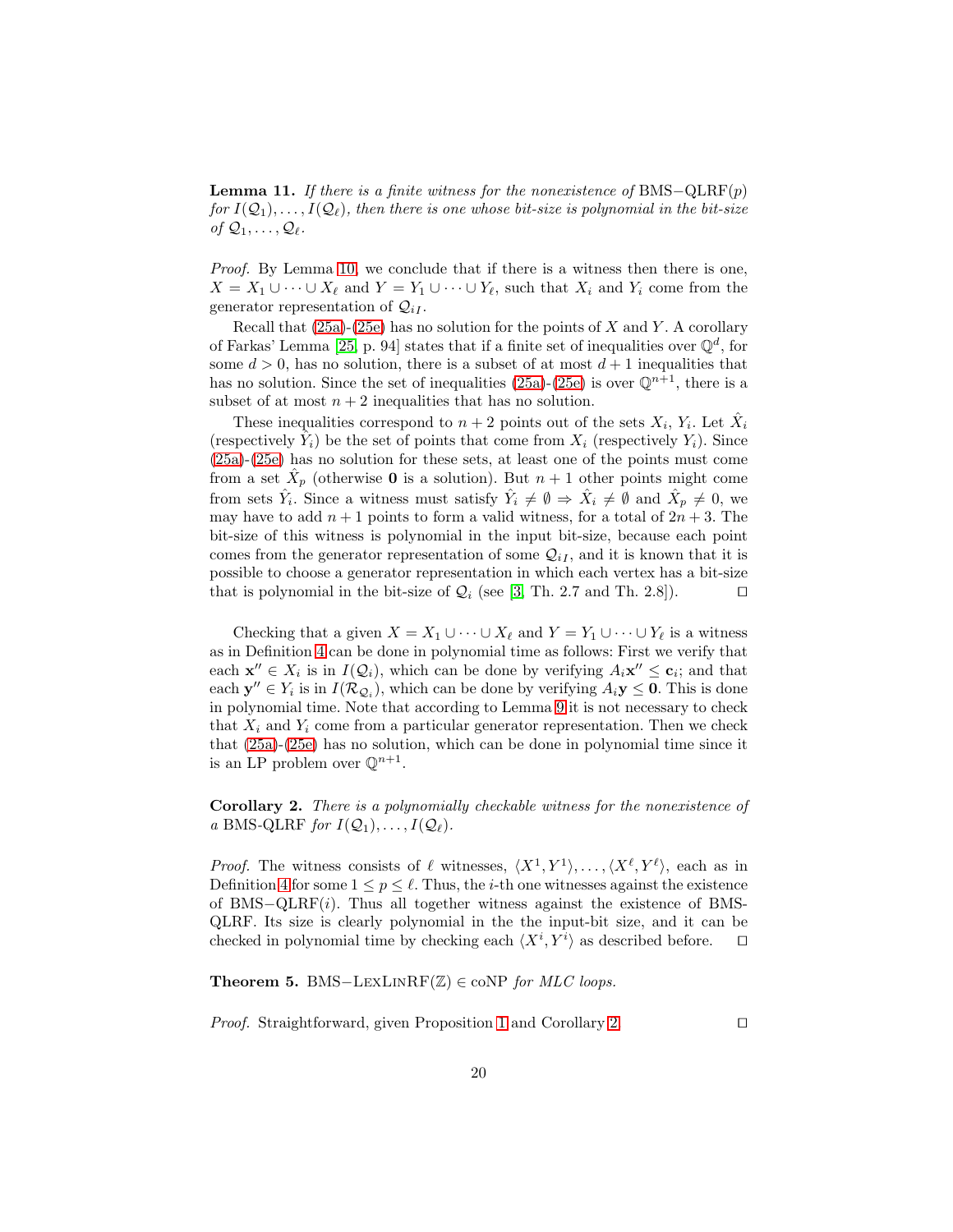## <span id="page-20-0"></span>B Complexity of the bounded-dimension decision problem for ADFG-LLRF and BG-LLRF

We assume a given MLC loop  $\mathcal{Q}_1, \ldots, \mathcal{Q}_k$  where each  $\mathcal{Q}_i$  is given as a set of linear constraints over  $2n$  variables (*n* variables and *n* primed variables). The different bounded-dimension decision problems are denoted, naturally, by BG-LEXLINRF(d, Q), BG-LEXLINRF(d, Z), ADFG-LEXLINRF(d, Q), and ADFG-LEXLINRF( $d, \mathbb{Z}$ ). In this appendix we assume familiarity with sections 2.1 and 5 of [\[3\]](#page-15-3).

**Theorem 6.** BG-LEXLINRF(d,  $\mathbb{Q}$ ) and ADFG-LEXLINRF(d,  $\mathbb{Q}$ ) are in P.

Proof. We solve the problem by synthesizing an optimal-dimension BG-LLRF or ADFG-LLRF, which in both cases is PTIME. Then, we simply answer positively if and only if we found a tuple of dimension at most  $d$ . □

Next we move to BG-LEXLINRF(d,  $\mathbb{Z}$ ) and ADFG-LEXLINRF(d,  $\mathbb{Z}$ ), and show that both are coNP-complete. In both cases coNP-hardness is straightforward, since for  $d = 1$  it becomes the problem of deciding if there is an LRF. and the argument can easily be extended to larger d. The rest of this section is dedicated to the inclusion in coNP.

#### <span id="page-20-4"></span>**Theorem 7.** BG-LEXLINRF( $d, \mathbb{Z}$ ) and ADFG-LEXLINRF( $d, \mathbb{Z}$ ) are in coNP.

We prove for BG-LEXLINRF( $d, \mathbb{Z}$ ), and then comment on how the proof can be adapted to ADFG-LEXLINRF $(d, \mathbb{Z})$  as well.

The main step of the proof is to describe the form of a witness *against* the existence of a d-component BG-LLRF. The technical details of the proofs can be worked out exactly as in the corresponding proofs in Appendix [A](#page-17-0) of this article, or in [\[3,](#page-15-3) Sec. 5.2]. Thus, we only sketch them here.

#### <span id="page-20-3"></span>Lemma 12. Let

<span id="page-20-2"></span><span id="page-20-1"></span>
$$
T_d \subseteq T_{d-1} \subseteq \cdots \subseteq T_1 \subseteq I(\mathcal{Q}_1) \cup \cdots \cup I(\mathcal{Q}_k),
$$

such that (i) there is no LRF for  $T_d$ ; and (ii) for each  $\ell = 1, \ldots, d-1$ , every quasi-LRF for  $T_{\ell}$  does not decrease on any of the transitions  $T_{\ell+1}$ . Then  $I(\mathcal{Q}_1), \ldots, I(\mathcal{Q}_k)$  has no BG-LLRF of dimension (at most) d. Conversely, if there is no BG-LLRF of dimension at most d, there is a chain of sets as above.

*Proof.* ( $\Rightarrow$ ) Suppose in contradiction that  $\tau = \langle \rho_1, \ldots, \rho_d \rangle$  is a BG-LLRF (note that we can always pad the tuple to dimension  $d$  if it is of a smaller dimension). Then  $\rho_1$  is a quasi-LRF for  $T_1$ , and so by [\(ii\)](#page-20-1) does not decrease on  $T_2$ . Hence  $\langle \rho_2, \ldots, \rho_d \rangle$  is a BG-LLRF for  $T_2$ . Proceedings in this way we deduce that  $\rho_d$ must be an LRF for  $T_d$ , contradicting [\(i\)](#page-20-2).

 $(\Leftarrow)$  Suppose that there is no BG-LLRF of dimension at most d. Following the BG-LLRF (synthesis) algorithm [\[3,](#page-15-3) Alg. 1, p.30], we see that one of the following must happen:  $(1)$  within d recursive calls, the algorithm fails to find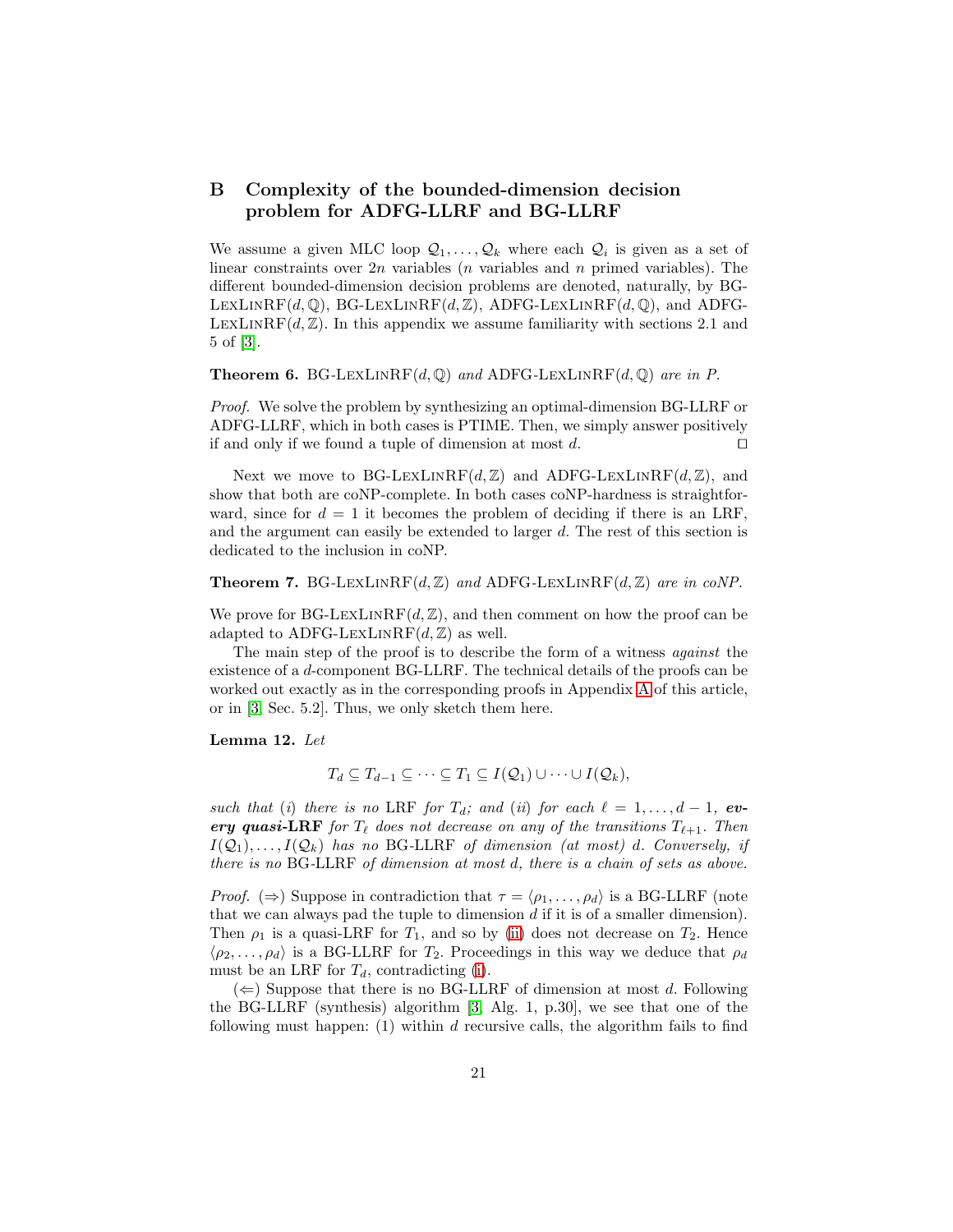a non-trivial quasi-LRF, or (2) a  $d+1$  recursive call is reached. We construct sets  $T_1, \ldots, T_d$  that satisfy [\(i,](#page-20-2)[ii\)](#page-20-1) as follows: Let  $\langle P_{j1}, \ldots, P_{jk} \rangle$ , for  $1 \leq j \leq d$ , be the parameters received by the BG-LLRF algorithm in  $j$ -th invocation (if the algorithm stops at iteration  $s < d$ , we assume  $\mathcal{P}_{ji} = \mathcal{P}_{si}$  for any  $s < j \le d$ ); and define  $T_j = \bigcup_{i=1}^k I(\mathcal{P}_{ji})$ , for  $1 \leq j \leq d$ .  $\Box$ 

In what follows, given sets of integer points  $X' \subseteq X$  and  $Y' \subseteq Y$ , we let  $\Gamma(X, Y, X', Y')$  be the conjunction of the following inequalities:

$$
\vec{\lambda} \cdot \mathbf{x} + \lambda_0 \ge 0 \quad \text{for all } \mathbf{x}'' \in X \tag{26a}
$$

$$
\vec{\lambda} \cdot \mathbf{y} \ge 0 \quad \text{ for all } \mathbf{y}'' \in Y \tag{26b}
$$

$$
\vec{\lambda} \cdot (\mathbf{x} - \mathbf{x}') \ge 0 \quad \text{ for all } \mathbf{x}'' \in X \tag{26c}
$$

$$
\vec{\lambda} \cdot (\mathbf{y} - \mathbf{y}') \ge 0 \quad \text{for all } \mathbf{y}'' \in Y \tag{26d}
$$

$$
\sum_{\mathbf{x}'' \in X'} \vec{\lambda} \cdot (\mathbf{x} - \mathbf{x}') + \sum_{\mathbf{y}'' \in Y'} \vec{\lambda} \cdot (\mathbf{y} - \mathbf{y}') \ge 1
$$
 (26e)

Intuitively,  $\langle X, Y \rangle$  and  $\langle X', Y' \rangle$  will be generators of sets of integer points  $T' \subseteq T$ such that the solutions of  $\Gamma(X, Y, X', Y')$  are the quasi-LRFs of T that also decrease on some points of T'. For sets of integer points X and Y we let  $\Psi(X,Y)$ be the conjunction of the following inequalities:

$$
\vec{\lambda} \cdot \mathbf{x} + \lambda_0 \ge 0 \quad \text{for all } \mathbf{x}'' \in X \tag{27a}
$$

$$
\vec{\lambda} \cdot \mathbf{y} \ge 0 \quad \text{ for all } \mathbf{y}'' \in Y \tag{27b}
$$

$$
\vec{\lambda} \cdot (\mathbf{x} - \mathbf{x}') \ge 1 \quad \text{ for all } \mathbf{x}'' \in X \tag{27c}
$$

$$
\vec{\lambda} \cdot (\mathbf{y} - \mathbf{y}') \ge 0 \quad \text{ for all } \mathbf{y}'' \in Y \tag{27d}
$$

<span id="page-21-2"></span>Intuitively,  $\langle X, Y \rangle$  will generate a set of integer points T, and the solutions of  $\Psi(X, Y)$  are all LRFs of T.

**Definition 5.** Given  $\langle X_1, Y_1 \rangle, \ldots, \langle X_d, Y_d \rangle$ , where  $X_j = X_{j1} \cup \cdots \cup X_{jk}$  and  $Y_j = Y_{j1} \cup \cdots \cup Y_{jk}$ , such that

- <span id="page-21-5"></span><span id="page-21-4"></span> $(a)$   $X_{di} \subseteq X_{(d-1)i} \subseteq \cdots \subseteq X_{1i} \subseteq I(Q_i);$
- <span id="page-21-3"></span>(b)  $Y_{di} \subseteq Y_{(d-1)i} \subseteq \cdots \subseteq Y_{1i} \subseteq I(\mathcal{R}_{\mathcal{Q}_i});$
- $(c)$   $Y_{ji} \neq \emptyset \Rightarrow X_{ji} \neq \emptyset$ .

We say that  $\langle X_1, Y_1 \rangle, \ldots, \langle X_d, Y_d \rangle$  form a witness against the existence of a BG-LLRF of dimension at most d for  $I(Q_1), \ldots, I(Q_k)$  if it satisfies the following requirements:

- <span id="page-21-1"></span><span id="page-21-0"></span>(d)  $\Psi(X_d, Y_d)$  has no solution; and
- (e)  $\Gamma(X_i, Y_i, X_{i+1}, Y_{i+1})$ , for any  $1 \leq i \leq d-1$ , has no solution.

Each  $\langle X_j, Y_j \rangle$  corresponds to a set of integer points  $T_j$  such that  $T_{j+1} \subseteq T_j$ . In addition, condition [\(d\)](#page-21-0) guarantees that  $T_d$  has no LRF, and condition [\(e\)](#page-21-1) guarantees that there is no quasi-LRF for  $T_j$  that is decreasing for some points of  $T_{j+1}$ .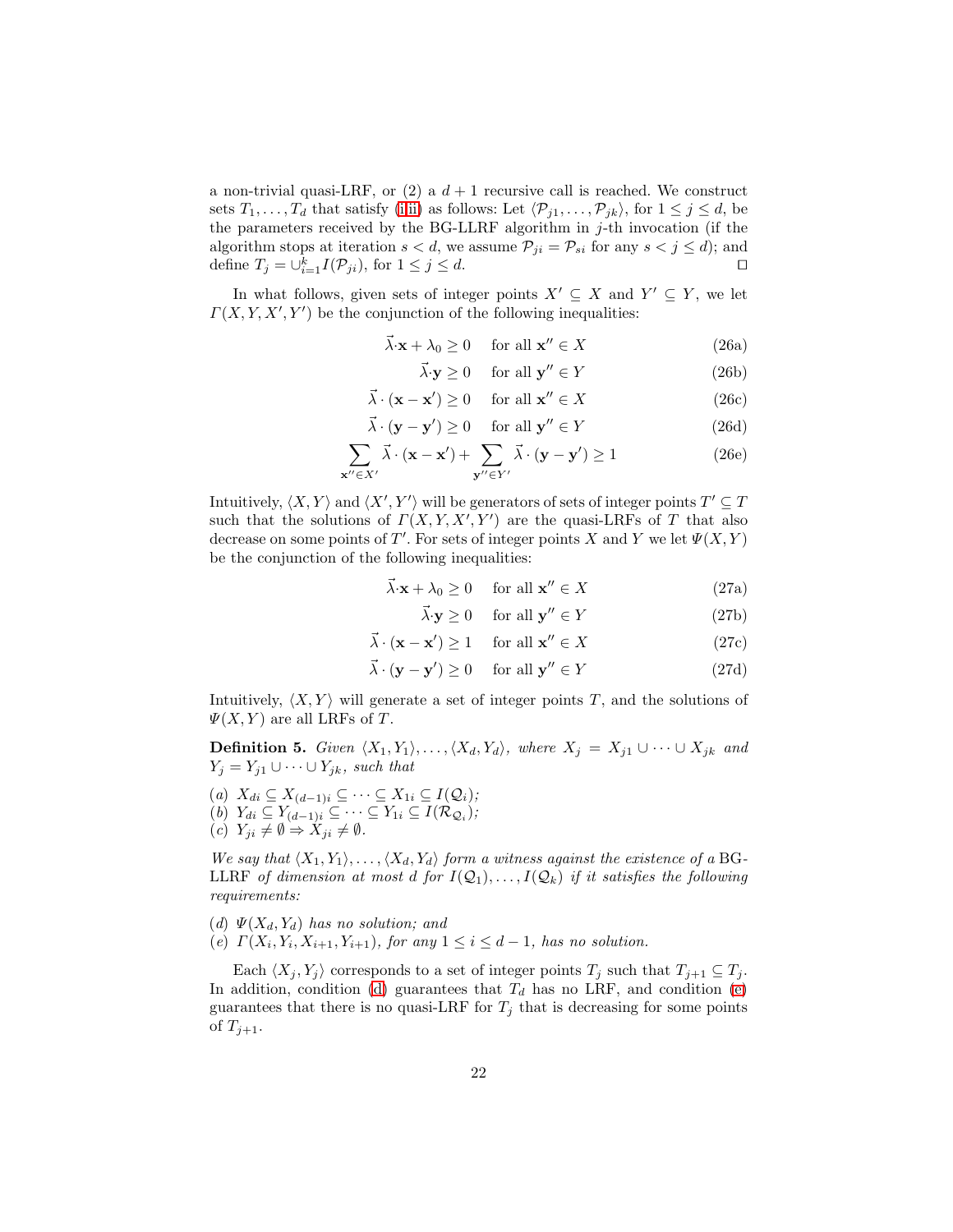**Lemma 13.** Let  $\langle X_1, Y_1 \rangle, \ldots, \langle X_d, Y_d \rangle$  be as in Definition [5.](#page-21-2) Then there are  $T_d \subseteq \cdots \subseteq T_1 \subseteq I(Q_1) \cup \cdots \cup I(Q_k)$  satisfying the requirements of Lemma [12.](#page-20-3)

*Proof.* We construct sets of transitions  $T_d \subseteq T_{d-1} \subseteq \cdots \subseteq T_1 \subseteq I(\mathcal{Q}_1) \cup \cdots \cup$  $I(Q_k)$  that satisfy the requirements of Lemma [12.](#page-20-3) We construct  $T_i$  from  $\langle X_i, Y_i \rangle$ as follows:

$$
T_j = \{ \mathbf{x}'' + a\mathbf{y}'' \mid \mathbf{x}'' \in X_{ji}, \mathbf{y}'' \in Y_{ji}, \text{ integer } a \ge 0 \}.
$$

Note that for  $\mathbf{x}'' \in X_{ji}$  and  $\mathbf{y}'' \in Y_{ji}$ , the point  $\mathbf{x}'' + a\mathbf{y}''$ , for any integer  $a \ge 0$ , is a transition in  $I(Q_i)$ , thus  $T_i \subseteq I(Q_1) \cup \cdots \cup I(Q_k)$ . We claim that these sets satisfy the requirements of Lemma [12;](#page-20-3) the proof can be worked out similarly to [\[3,](#page-15-3) Lemma 5.18]). □

The last result states that our witnesses are sound—they really imply that there is no BG-LLRF of the desired dimension. Next we should also prove that when there is no such BG-LLRF, witness sets as above exist, and their size can be polynomially bounded.

**Lemma 14.** Suppose that  $I(Q_1), \ldots, I(Q_k)$  has no BG-LLRF of dimension at most d. Then there are  $\langle X_1, Y_1 \rangle, \ldots, \langle X_d, Y_d \rangle$  of bit-size polynomially bounded by the bit-size of the input transition polyhedra (as constraints), fulfilling the conditions of Definition [5.](#page-21-2)

Proof. Consider again the BG-LLRF algorithm [\[3,](#page-15-3) Alg. 1,p.30], if the integer loop  $I(Q_1), \ldots, I(Q_k)$  has no BG-LLRF of dimension at most d, one of the following happens:  $(1)$  within d recursive calls, the algorithm fails to find a nontrivial quasi-LRF, or (2) a  $d+1$  recursive call is reached. Let  $\langle \mathcal{P}_{j1}, \ldots, \mathcal{P}_{jk} \rangle$ , for  $1 \leq j \leq d$ , be the parameters received by the BG-LLRFs algorithm in j-th recursive call (if the algorithm stops at iteration  $s < d$ , we let  $\mathcal{P}_{ji} = \mathcal{P}_{si}$  for any  $s < j \le d$ ). Define  $T_j = \bigcup_{i=1}^k I(\mathcal{P}_{ji})$ , for all  $1 \le j \le d$ . Then, clearly  $T_1, \ldots, T_d$ are sets of transitions that satisfy the requirements of Lemma [12.](#page-20-3) We construct a witness that corresponds to these sets as follows: First note that each  $\mathcal{P}_{ii}$  is integral, and has a corresponding generator representation

$$
\mathcal{P}_{ji} = \text{convhull}\{X_{ji}\} + \text{cone}\{Y_{ji}\}.
$$

where  $X_{ji}$  and  $Y_{ji}$  are finite sets of integer points. Then, we define each component  $\langle X_i, Y_j \rangle$  of the witness as  $X_j = X_{j1} \cup \ldots \cup X_{jk}$  and  $Y_j = Y_{j1} \cup \ldots \cup Y_{jk}$ .

This witness satisfies condition [\(c\)](#page-21-3) of Definition [5,](#page-21-2) because we may assume that none of the transition polyhedra is a cone (otherwise the loop clearly does not terminate), and thus  $X_{ij} \neq \emptyset$ . To show that it satisfies conditions [\(a,](#page-21-4)[b\)](#page-21-5) as well, we rely on the following fact [\[25,](#page-16-4) p.107]: if a polyhedron  $\mathcal{P} = \text{convhull}\{X\} + \mathcal{P}$ cone $\{Y\}$  is a face of a polyhedron  $\mathcal{P}' = \text{convhull}\{X'\} + \text{cone}\{Y'\}$ , then  $X \subseteq X'$ and  $Y \subseteq Y'$ . Now a property of the BG-LLRF algorithm [\[3,](#page-15-3) Lemma 5.8] is that  $\mathcal{P}_{(j+1)i}$  is a face of  $\mathcal{P}_{ji}$ , and thus  $X_{(j+1)i} \subseteq X_{ji}$  and  $Y_{(j+1)i} \subseteq Y_{ji}$ , so the witness satisfies conditions  $(a,b)$  $(a,b)$ . Showing that conditions  $(d,e)$  $(d,e)$  hold can be worked out as in [\[3,](#page-15-3) Lemma 5.19]. Finally, We can reduce the witness above to polynomial bit-size, using the same arguments as [\[3,](#page-15-3) Lemma 5.22]. □